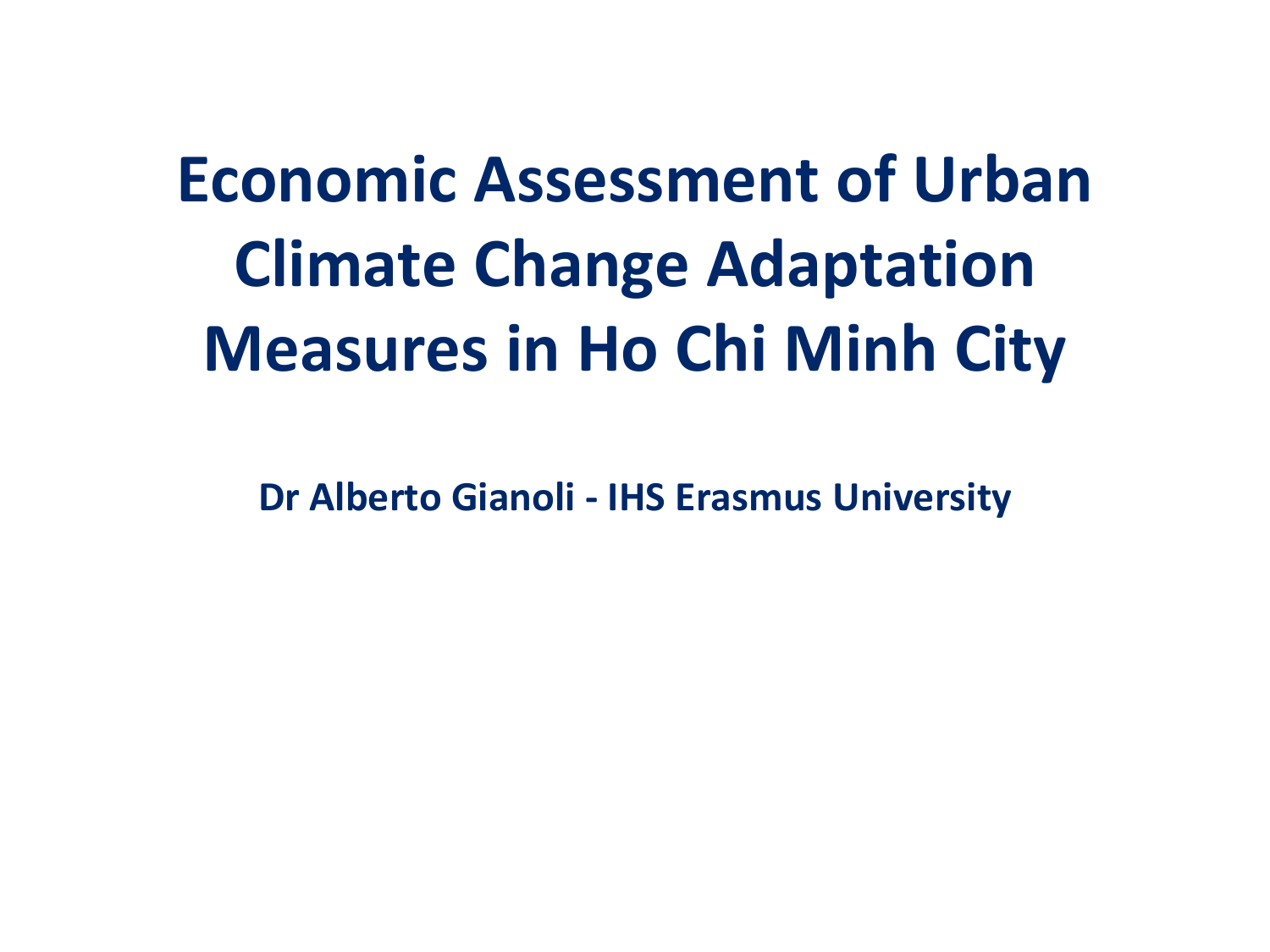## **Climate change adaption in urban areas**

In response to climate change both mitigation and adaptation actions are necessary at the urban level (UN-Habitat 2007).

Adaptation to climate change can be defined as all actions that reduce the vulnerability of a system like an urban area, population group, or household to the adverse impacts of anticipated climate change (IPCC 2007).

Cities will have to cover approximately 80% of the yearly costs related to climate change adaptation (WB 2014).

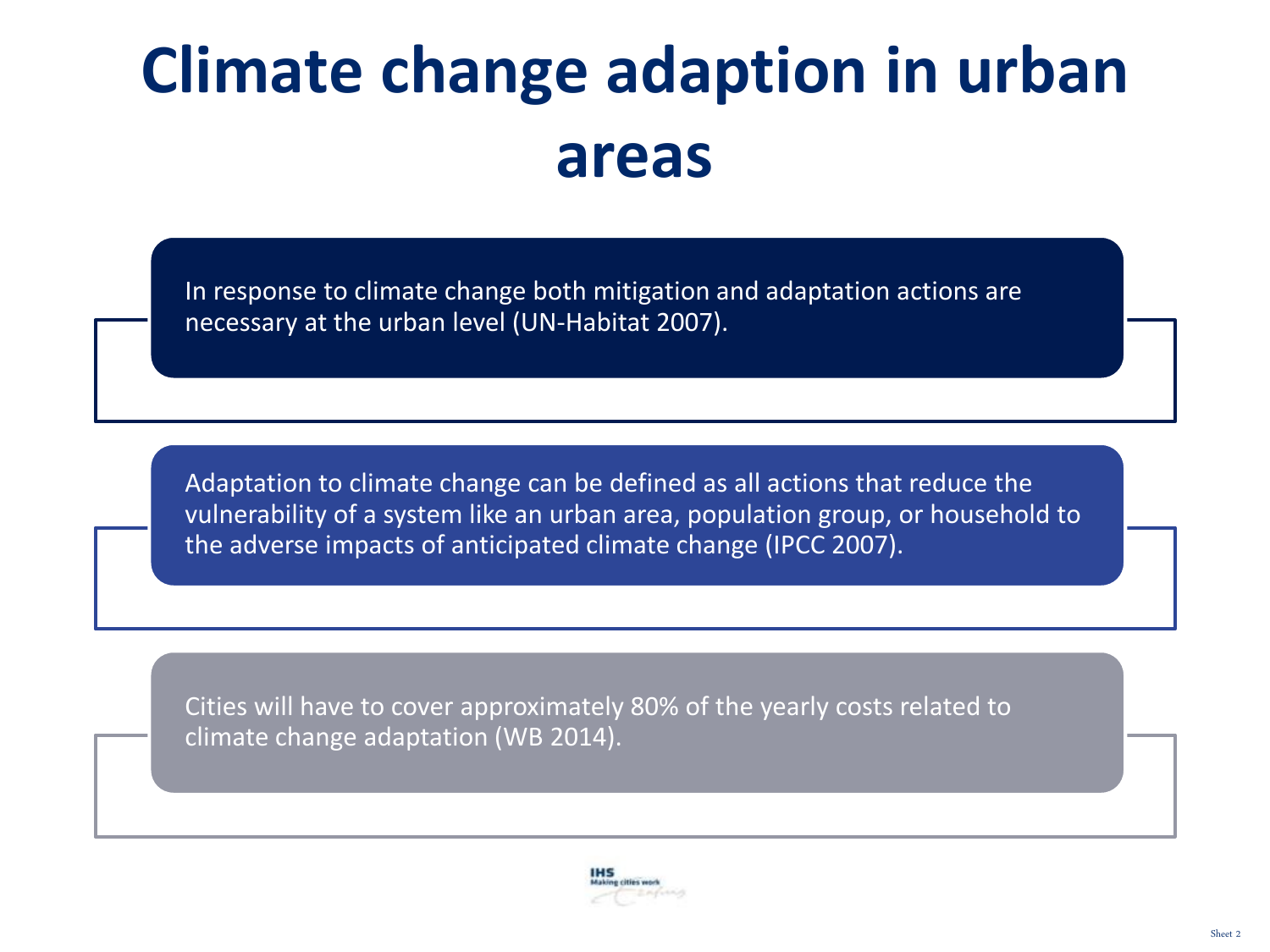# **Cost curves for mitigation and adaptions projects**



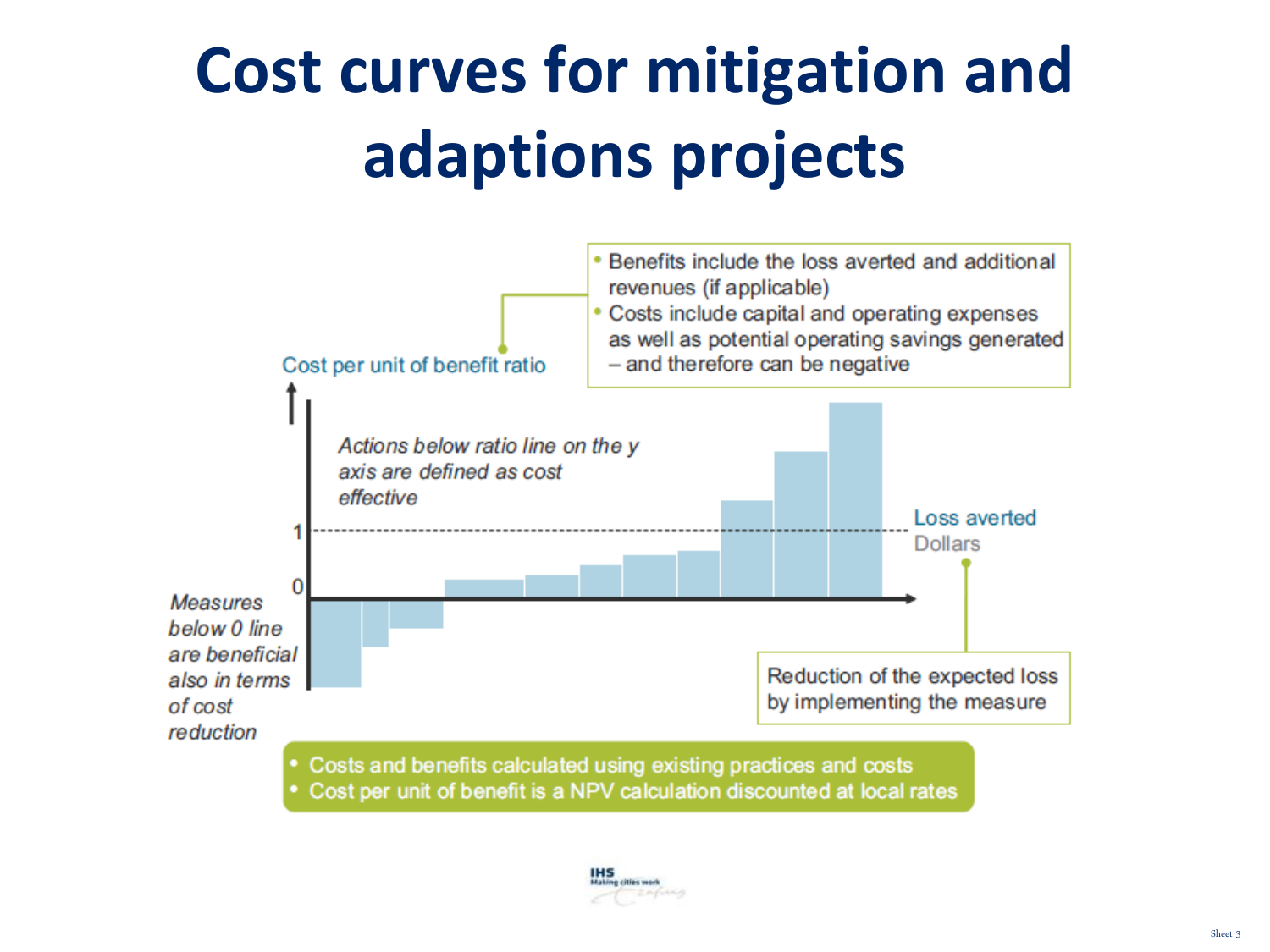# **Mitigation cost curve for Changning District (Shanghai)**



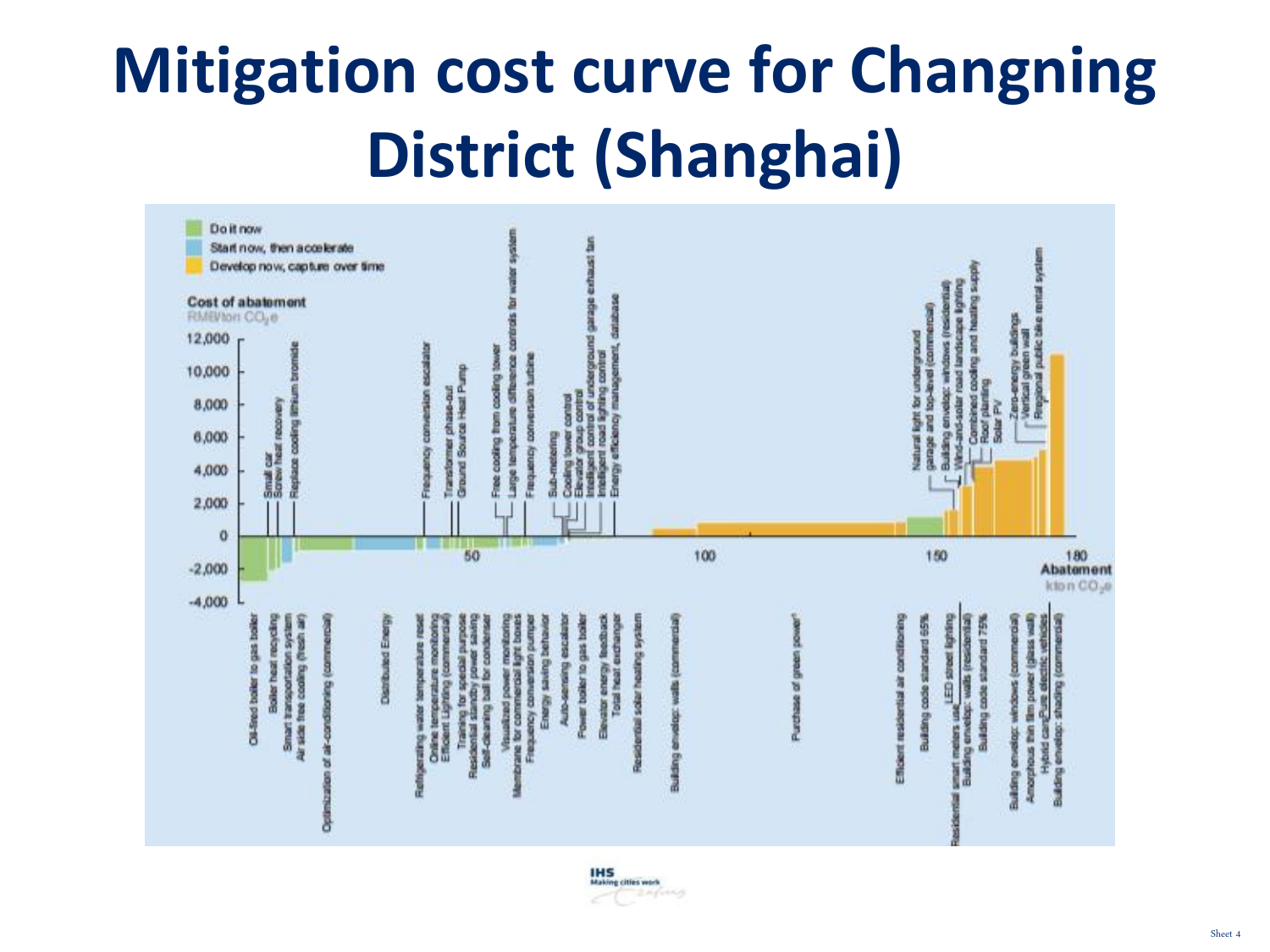## **Diversity of adaptation projects**

| Flood monitoring,<br>modelling and<br>forecasting systems | Institutional reforms                                         | <b>Disaster</b><br>management<br>systems         |
|-----------------------------------------------------------|---------------------------------------------------------------|--------------------------------------------------|
| <b>Financial tools for</b><br>risk management             | <b>Upgrading resilience</b><br>of existing<br>infrastructure  | Development control<br>and land use<br>planning  |
| Land elevation and<br>flood barriers                      | Temporary and<br>permanent retreat<br>from hazardous<br>areas | Awareness<br>campaigns for<br>behavioural change |

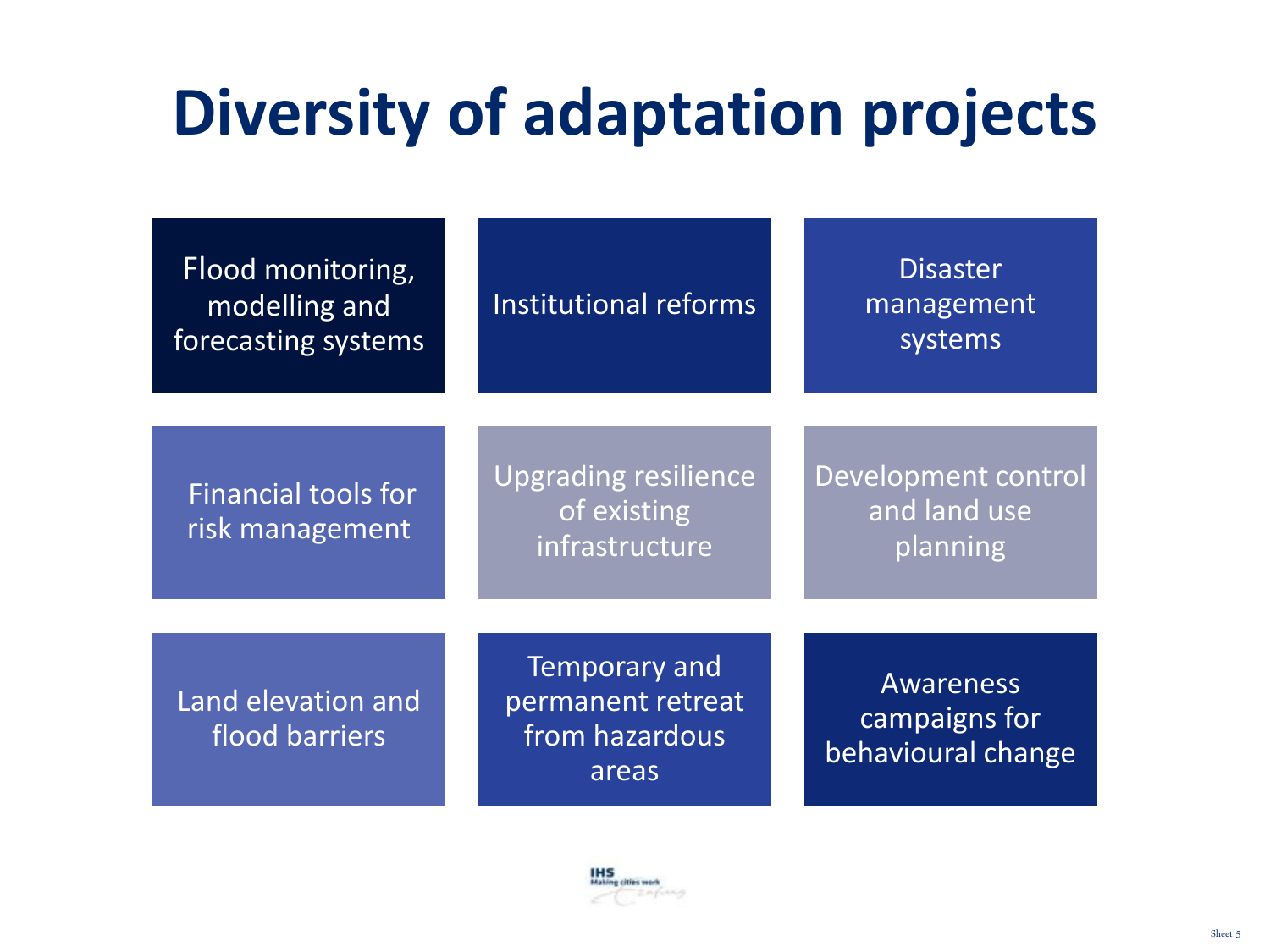#### **Assessment of adaptation projects**

#### **NO COMMON METRIC**

**unlike in climate change mitigation (CO2 equivalence) adaptation lacks an agreed metric to determine effectiveness and efficiency**

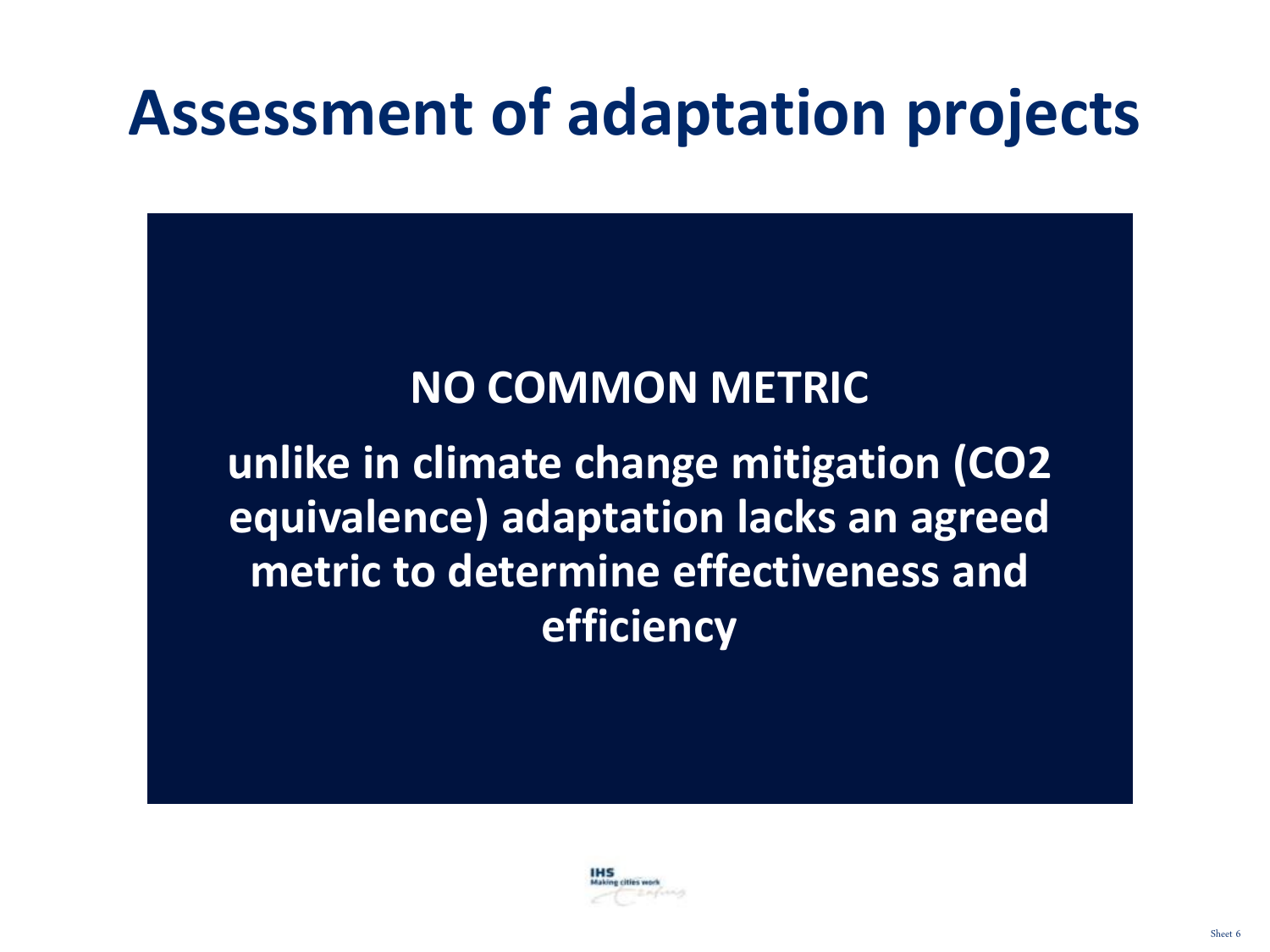#### **Economics of adaptation projects**



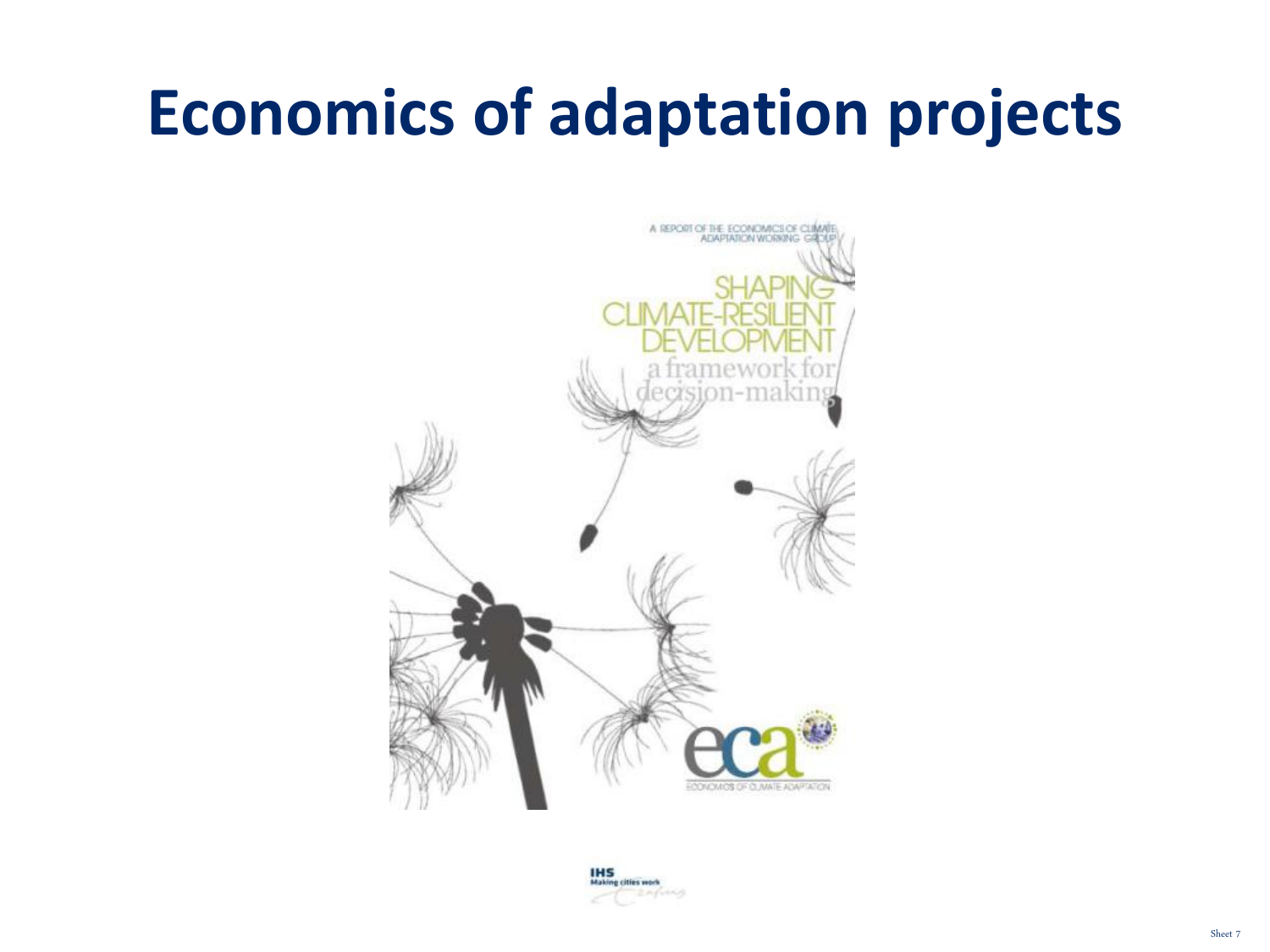#### **Total Climate Risk**



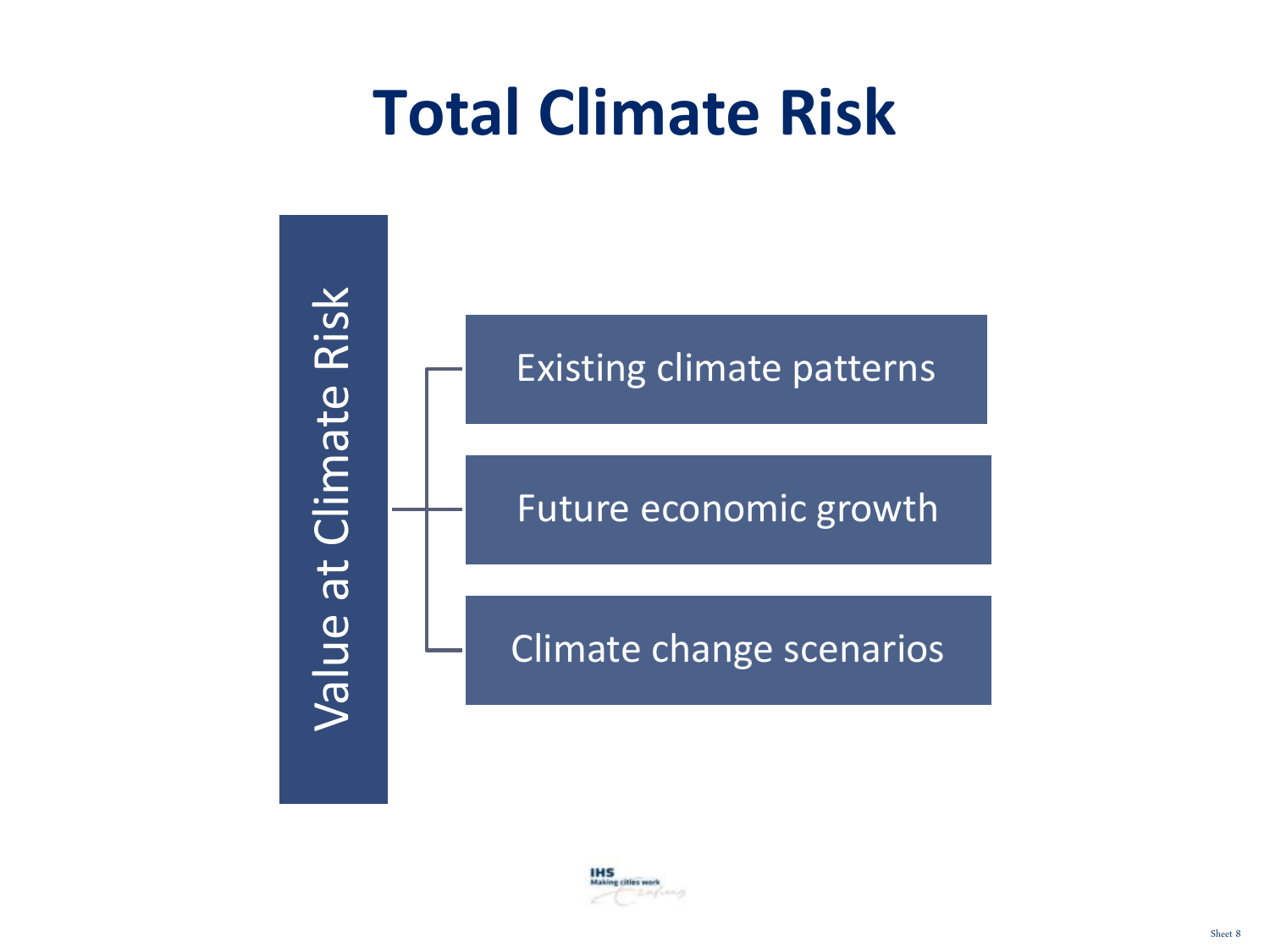# **Typology of risks**

| <b>Cost Types</b>     | <b>Tangible Costs</b>                       | <b>Intangible Costs</b>         |
|-----------------------|---------------------------------------------|---------------------------------|
|                       |                                             |                                 |
| <b>Direct Costs</b>   | Damage to residential buildings and assets  | Loss of human life              |
|                       | Damage to commercial buildings and assets   | Loss of ecosystem services      |
|                       | Damage to industrial buildings and assets   |                                 |
|                       | Damage to public infrastructure (transport, |                                 |
|                       | energy, water supply and sanitation)        |                                 |
|                       | Damage to public and private vehicles       |                                 |
|                       |                                             |                                 |
| <b>Indirect Costs</b> | <b>Population loss of income</b>            | Long term health costs          |
|                       | <b>Commercial units loss of income</b>      | Decrease in level of well being |
|                       | Industrial units loss of income             |                                 |
|                       | <b>Public utilities loss of income</b>      |                                 |
|                       | <b>Additional public health costs</b>       |                                 |
|                       |                                             |                                 |

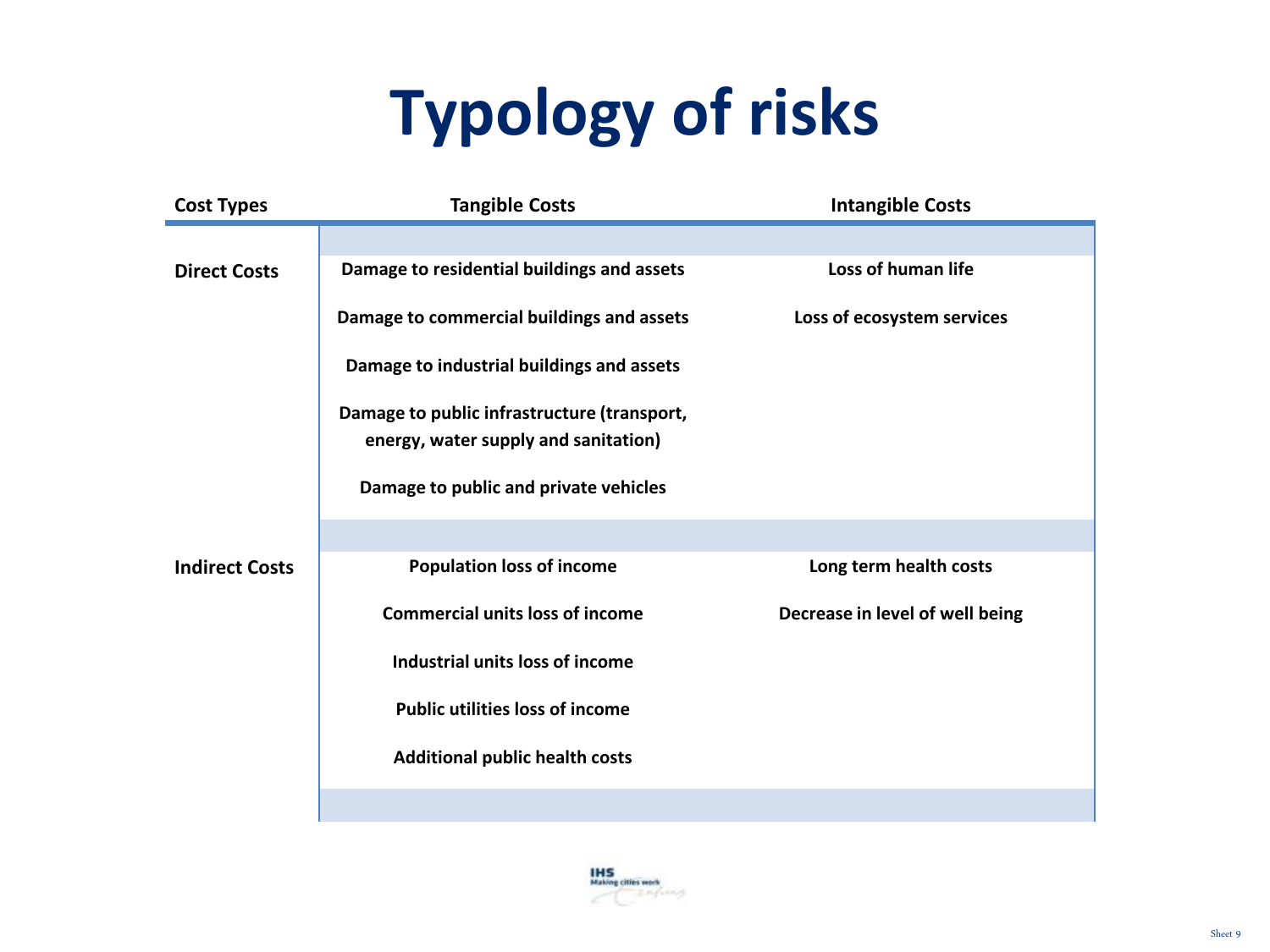## **Economic assessment of adaptation in HCMC**



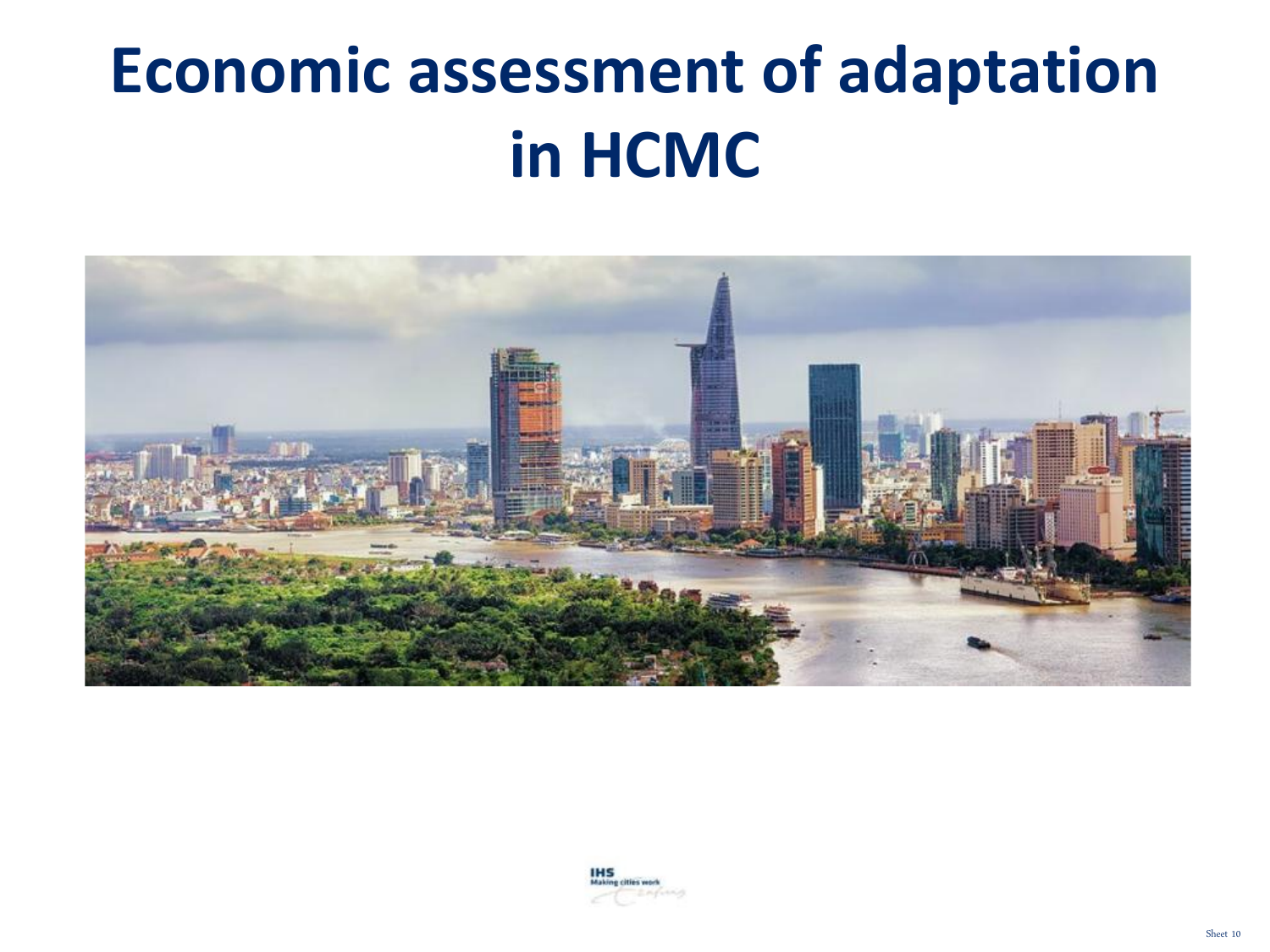## **Climate change vulnerability in HCMC**

**Key economic and financial centre with current population estimated at 7–9 million.**

**One of the most exposed urban areas in the world to climate change dynamics.**

**Regular and extreme flooding as 40–45 percent of land cover has elevation between 0 and 1 m.**

**Tides, storm surges, heavy rains in city or in the upper watershed and typhoons.**

**By 2100 1/5 of the total urban area is at risk of being under water.**

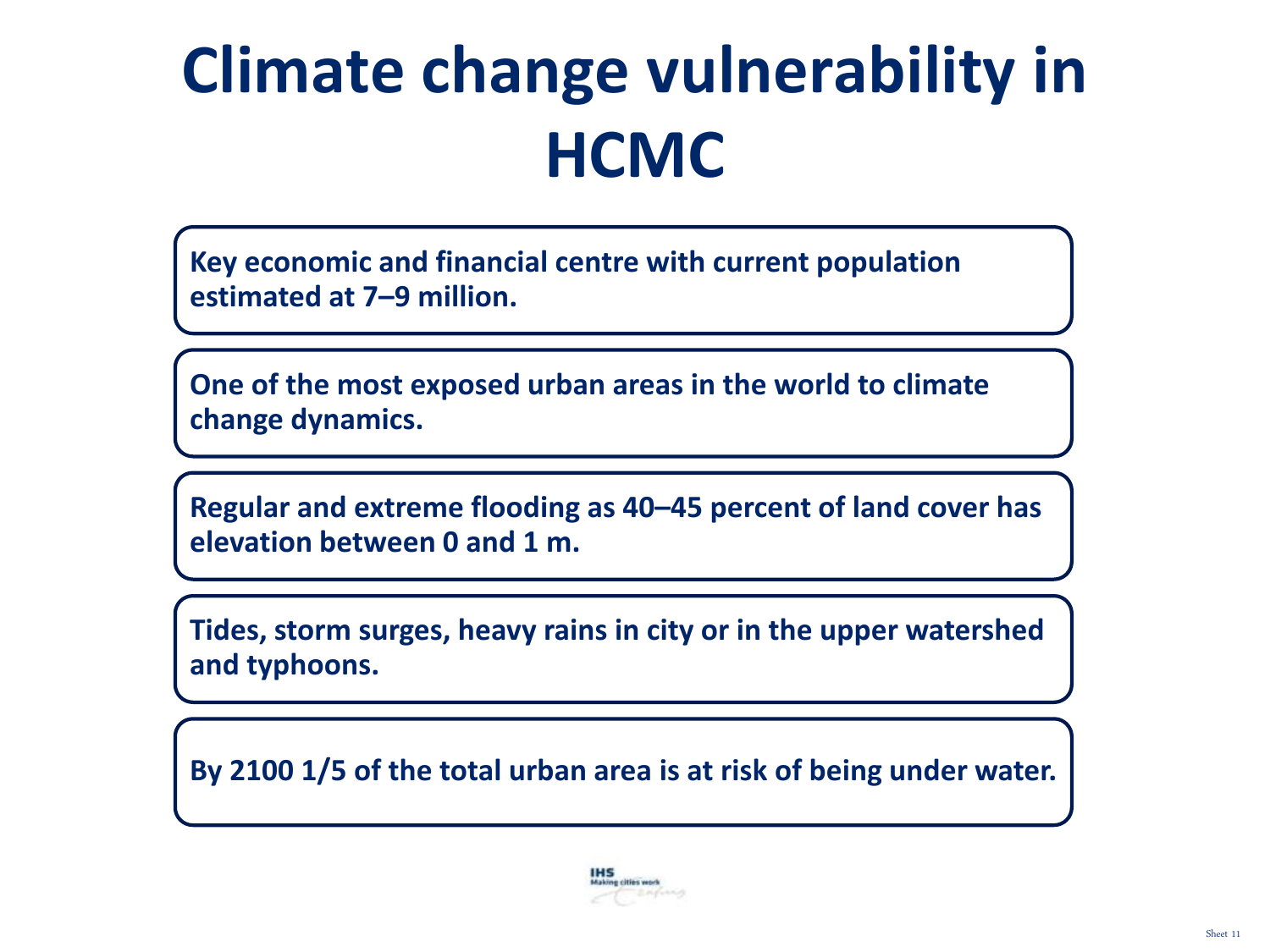## **Hydrological system in HCMC**



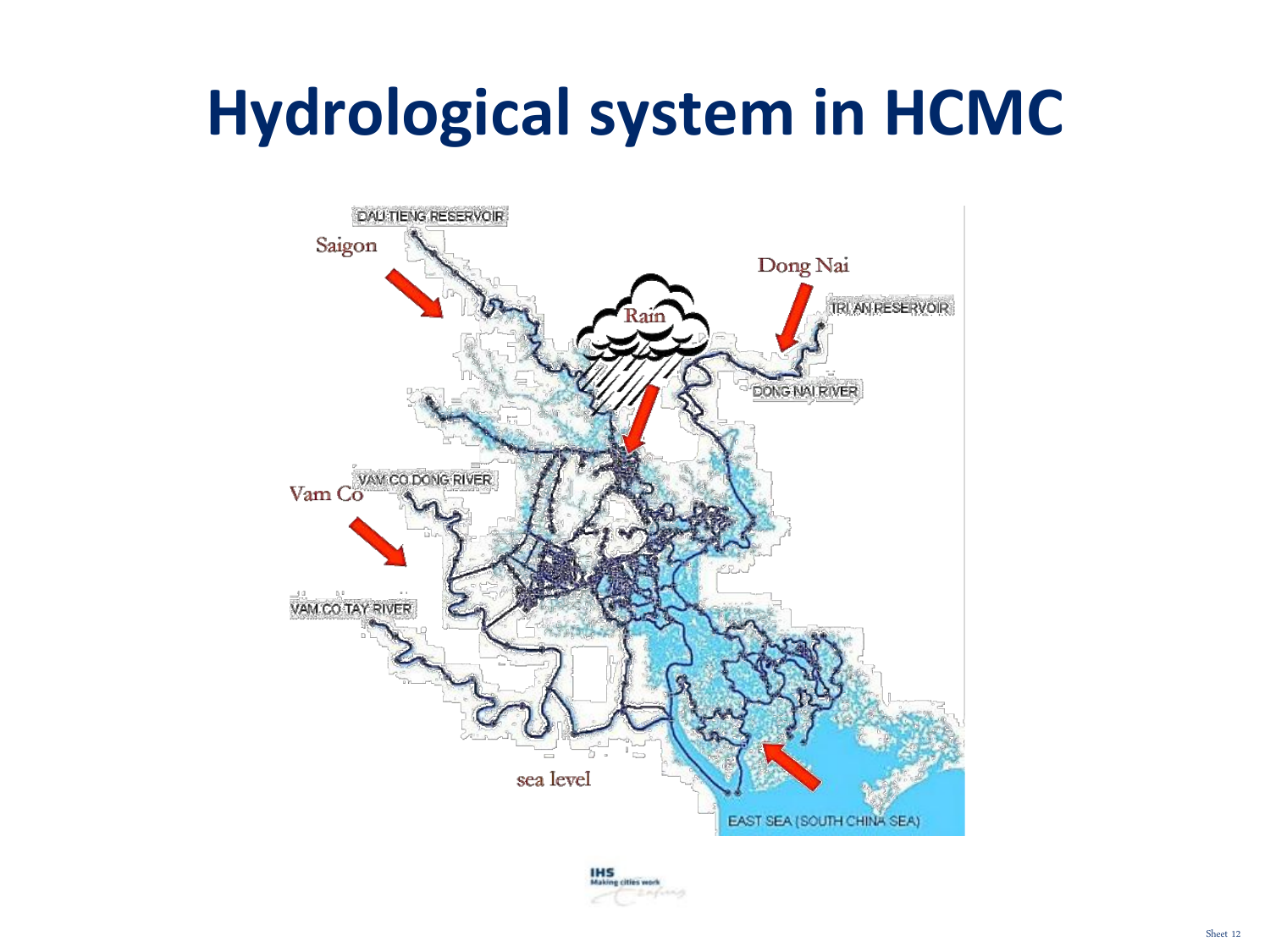#### **District 7 HCMC**



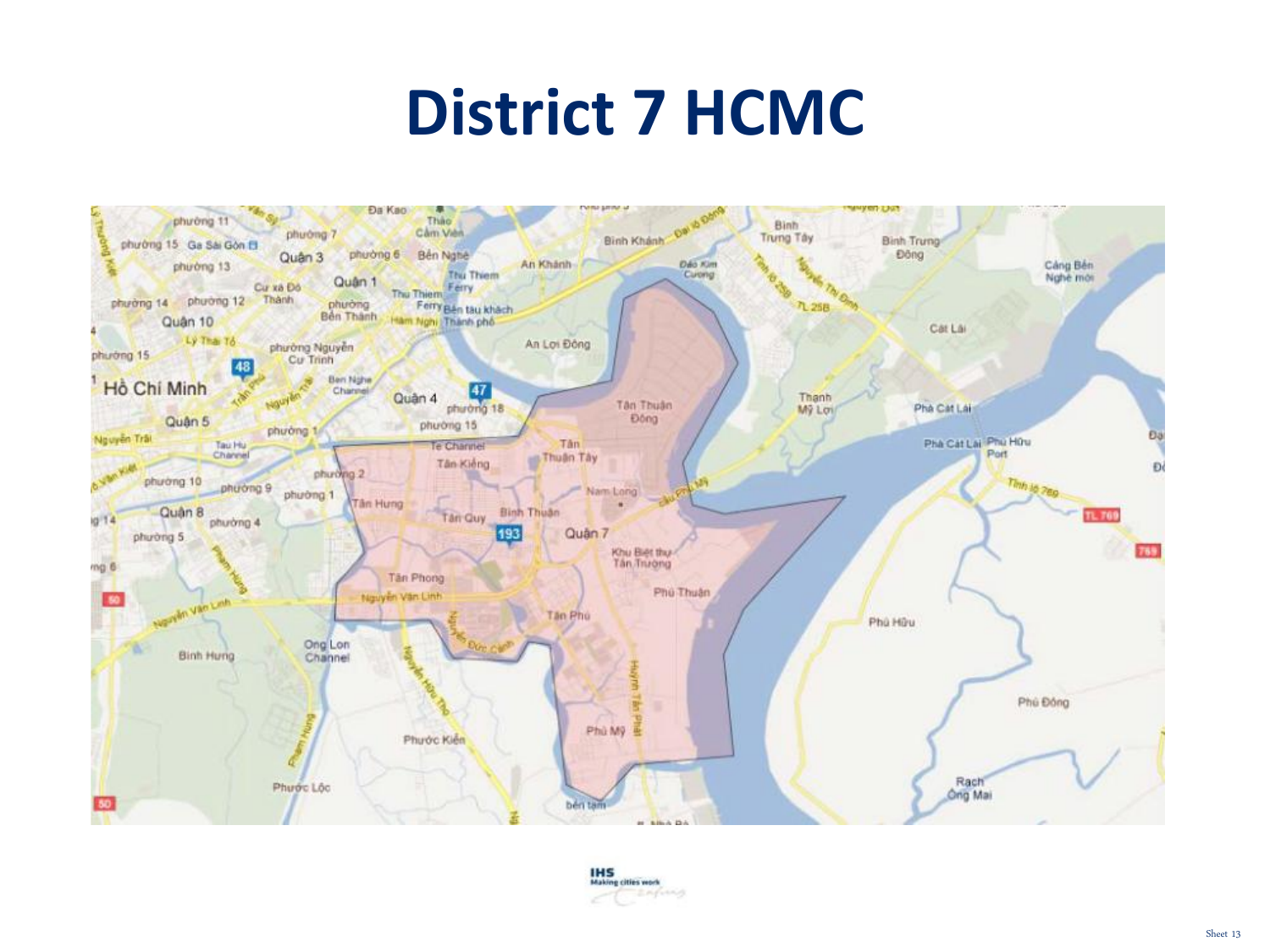#### **Flood occurrences in HCMC**



**IHS**<br>Making cities work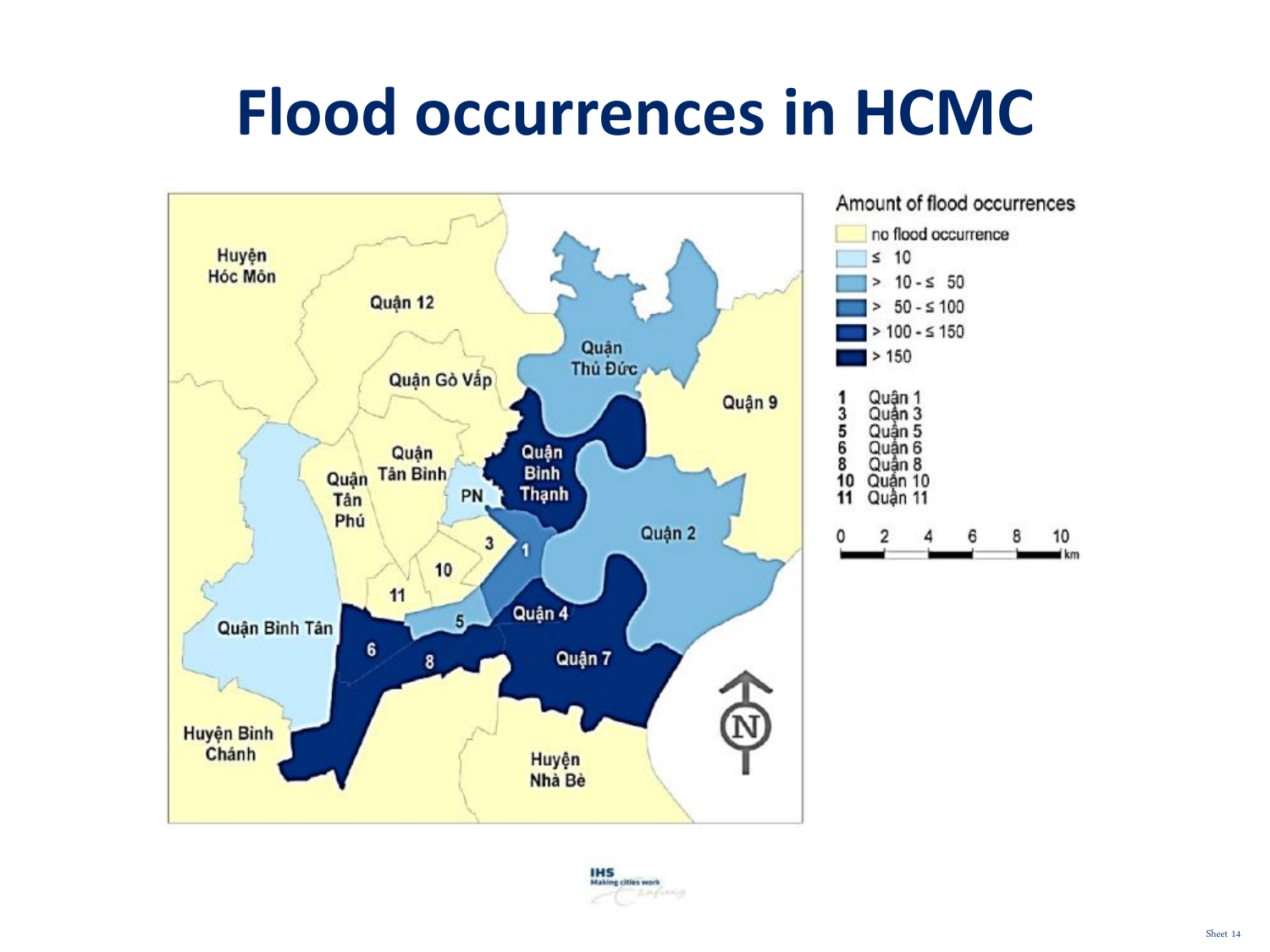## **Methodological steps**



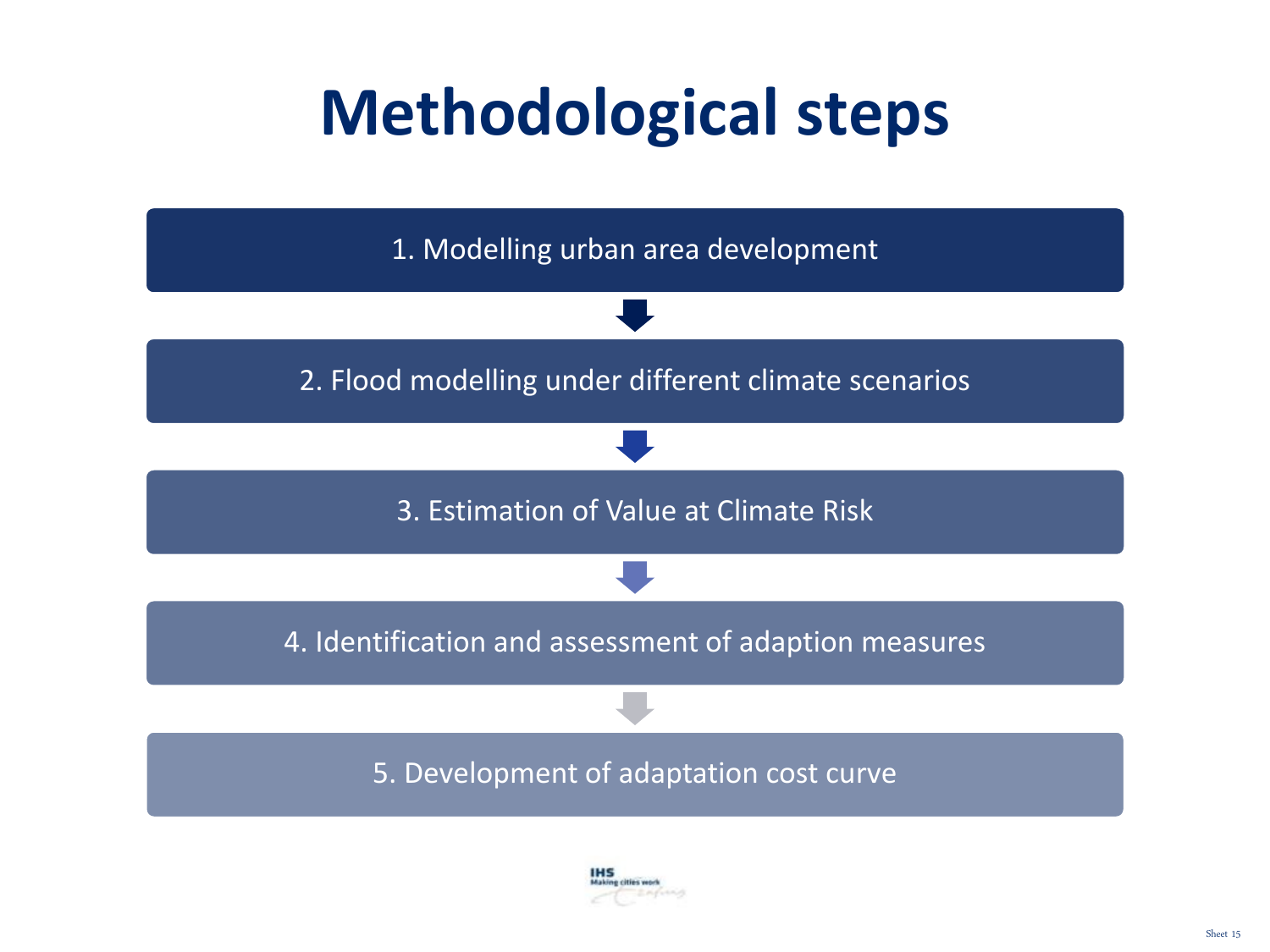## **Modelling urban area development**

| Zones                                     | Completion level (%) | Land use changes by 2025                                                                                                                                                                                                                                                                                                                                                  |
|-------------------------------------------|----------------------|---------------------------------------------------------------------------------------------------------------------------------------------------------------------------------------------------------------------------------------------------------------------------------------------------------------------------------------------------------------------------|
| Tan Thuạn<br>Export<br>Processing<br>Zone | 100%                 | The construction currently covers 81.7% of the total area (HEPZA 2016).<br>It is expected that the construction phase will be completed by 2025.<br>The port areas of Ben Nghe and Tan Thuan will be transformed into<br>mixed-use developments. It is assumed that the development will<br>follow the master plan of Tan Thuan Export Processing Zone (see Annex<br>1a). |
| Phy My Hung<br>Urban                      | 100%                 | The expansion and development of the Phy My Hung Urban area is<br>expected to be completed by 2025 (see Annex 1b).                                                                                                                                                                                                                                                        |
| Settlements 1<br>and 2                    | 100%                 | By 2025, the total surface area of Settlements 1 and 2 will remain<br>unchanged and will be characterised by higher density.                                                                                                                                                                                                                                              |
| Zone 5                                    | 50%                  | Currently covered by green areas, Zone 5 is expected to become a<br>regional park with 82.1 hectares of green areas and 35.7 hectares of<br>residential and commercial buildings by 2035. These developments will<br>be 50% completed by 2025 (Annex 1c).                                                                                                                 |

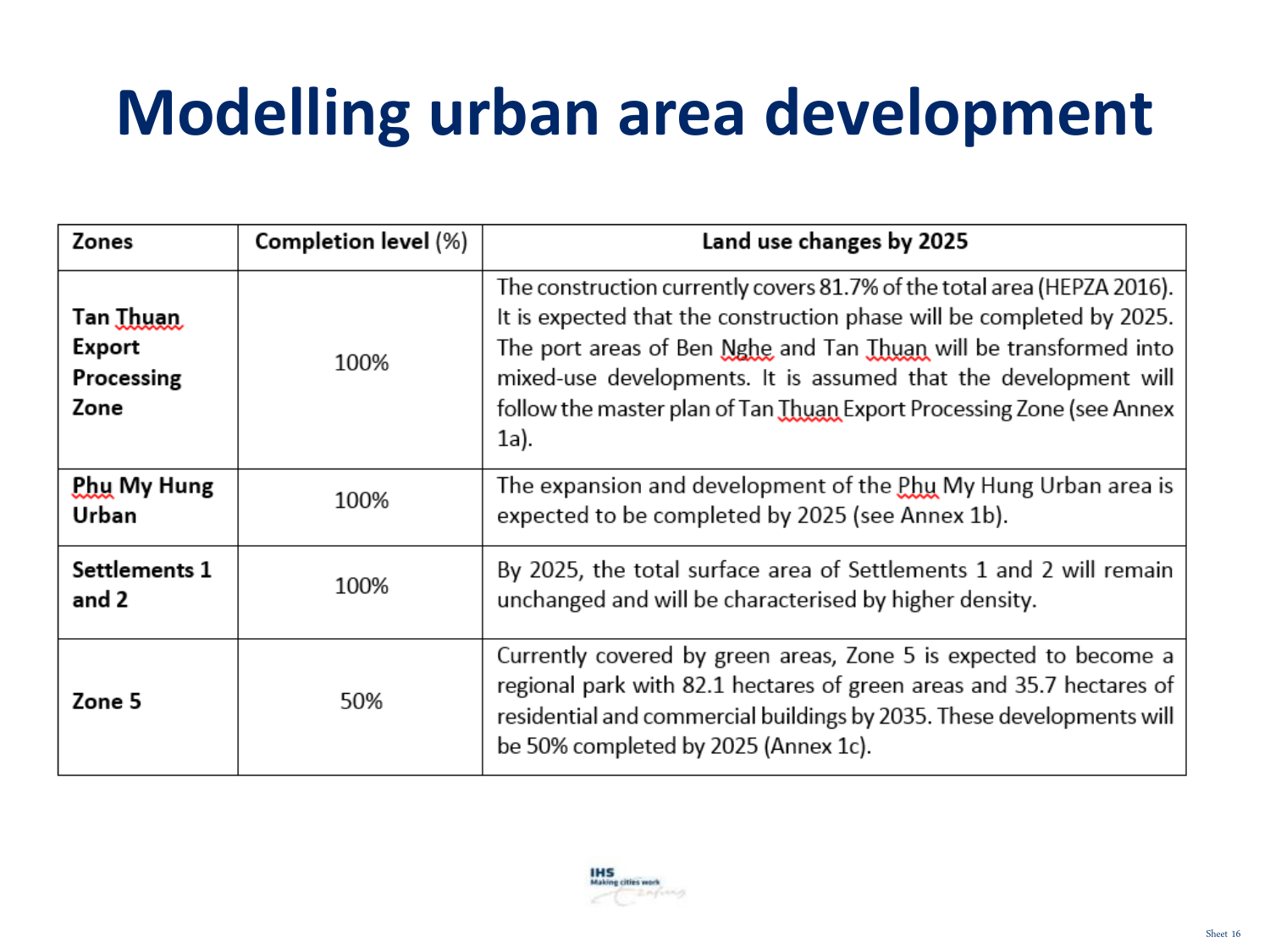## **Modelling urban area development**

| Class |                   | Area (ha) |            | Changes  | <b>Building</b> |
|-------|-------------------|-----------|------------|----------|-----------------|
|       |                   | 2010      | 2025       | (±ha)    | density         |
|       | Cemetery          |           | 1.0        |          |                 |
|       | Education         |           | 146.1      |          |                 |
| 1     | Military          | 89.4      | 8.7        | $+145.3$ | 40%             |
|       | Religious         |           | 1.5        |          |                 |
|       | Public            |           | 77.4       |          |                 |
| 2     | Agriculture       | 294.4     | 0          | $-294.4$ | 0%              |
| 3     | Mixed-used        | 0         | 190.4      | $+190.4$ | 40%             |
| 4     | Residential       | 1267.3    | 1139.<br>1 | $-128.2$ | 60%             |
| 5     | Green             | 8.6       | 404.5      | $+395.9$ | 0%              |
| 6     | Roads             | 404.4     | 466.5      | $+62.1$  | 100%            |
| 7     | Industrial        | 483.4     | 278.7      | $-204.7$ | 40%             |
|       | Commercial        | 111       | 38.1       | $-71.9$  |                 |
| 8     | Rivers and canals | 889.4     | 778.2      | $-111.2$ | 0%              |
|       | Total             | 3530.0    | 3530.      |          |                 |
|       |                   |           | 0          |          |                 |

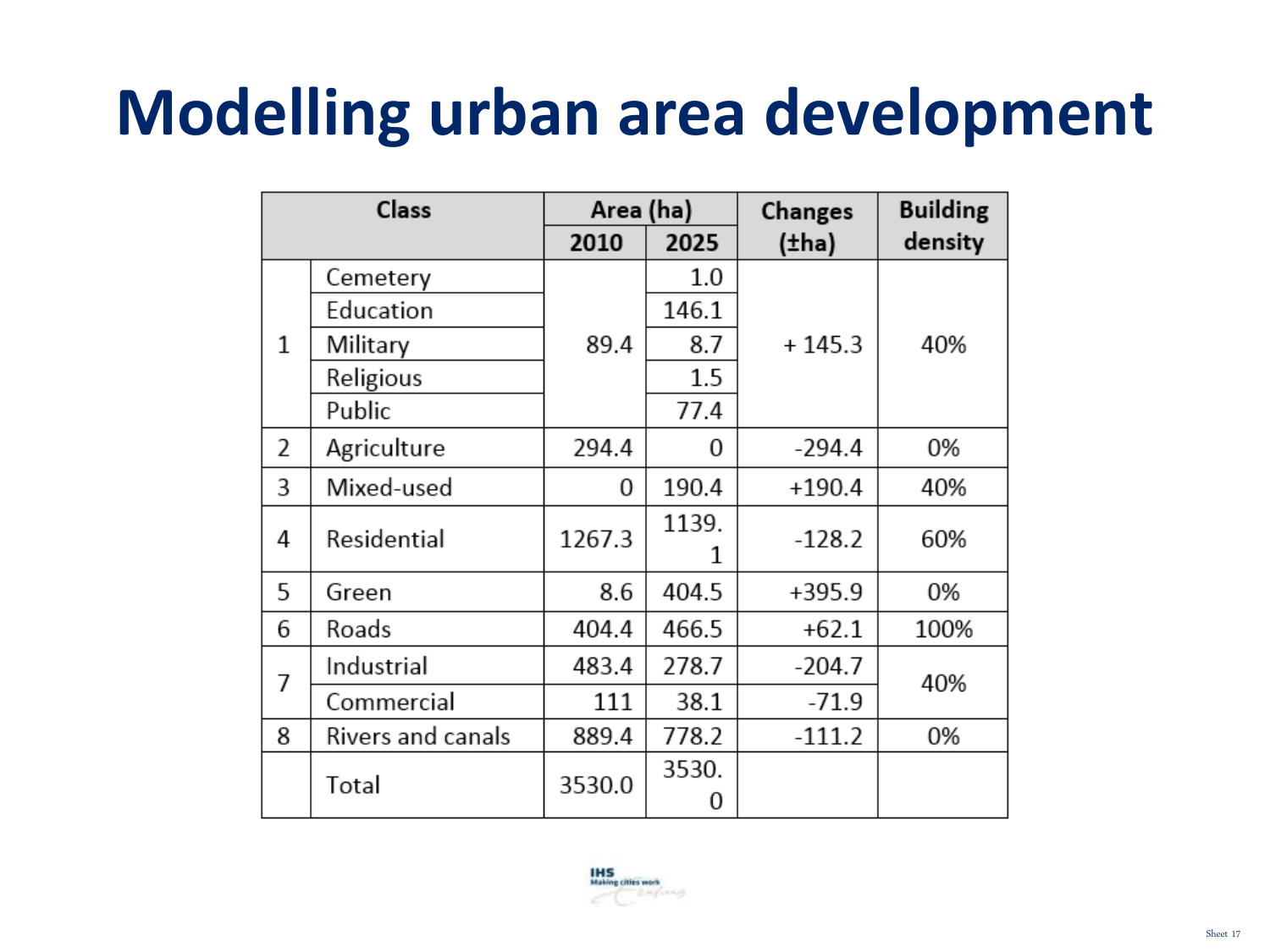#### **Modelling urban area development**



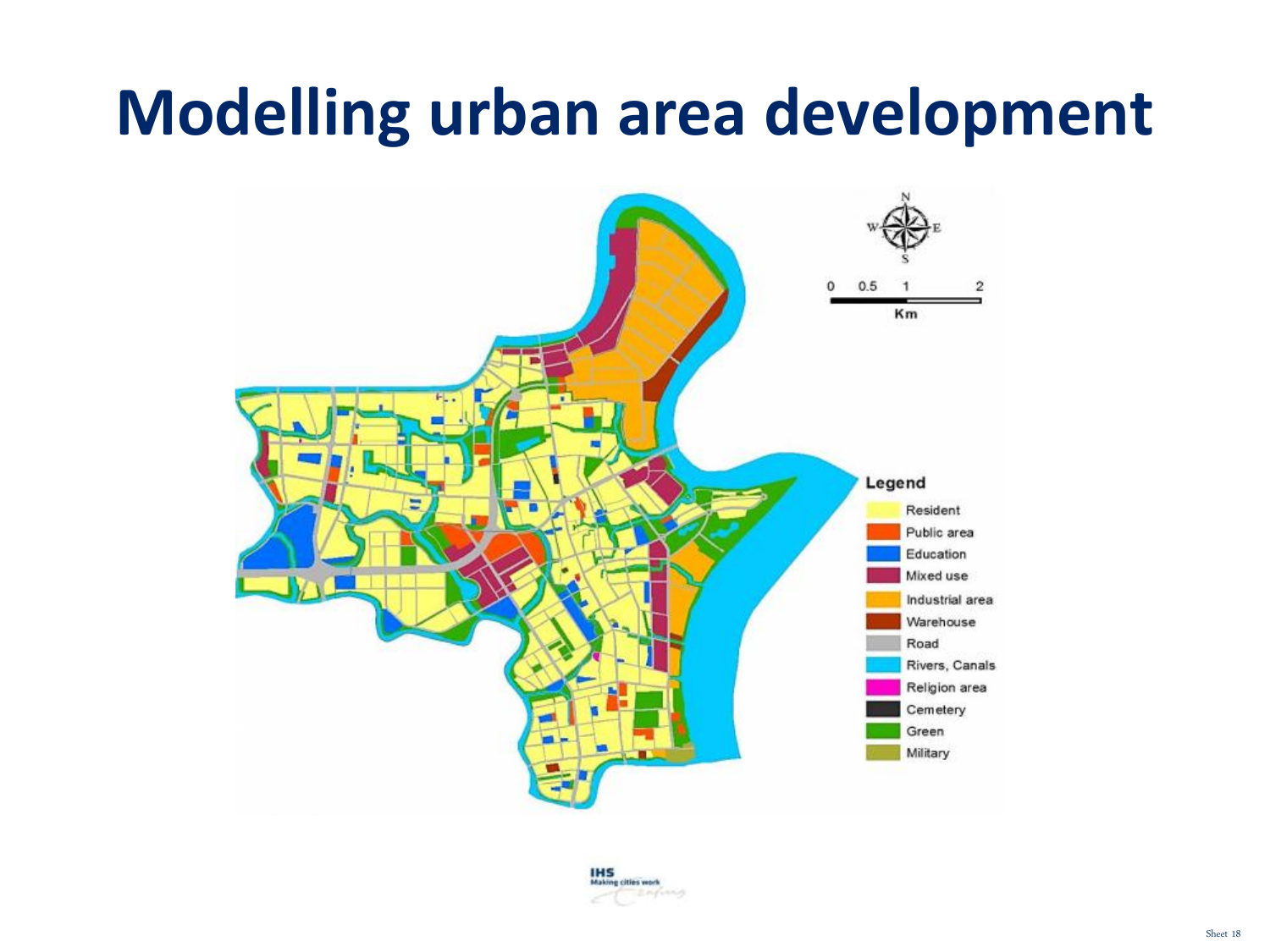## **Climate scenarios and flooding**

- **Total area of District 7 divided into grid cells of 10m by 10m and hydraulic model TELEMAC2D used to estimate future flood frequencies and depths in 2025.**
- **Five flood drivers (i.e. rainfall, downstream water level, upstream flow, flood measures and elevation) to estimate potential inundation.**
- **Two scenarios obtained by combining different estimates of the five flood drivers (i.e. moderate and extreme).**
- **For each scenario four inundation maps are created corresponding to four flood frequencies (1:1; 1:10; 1:100; 1:1000).**

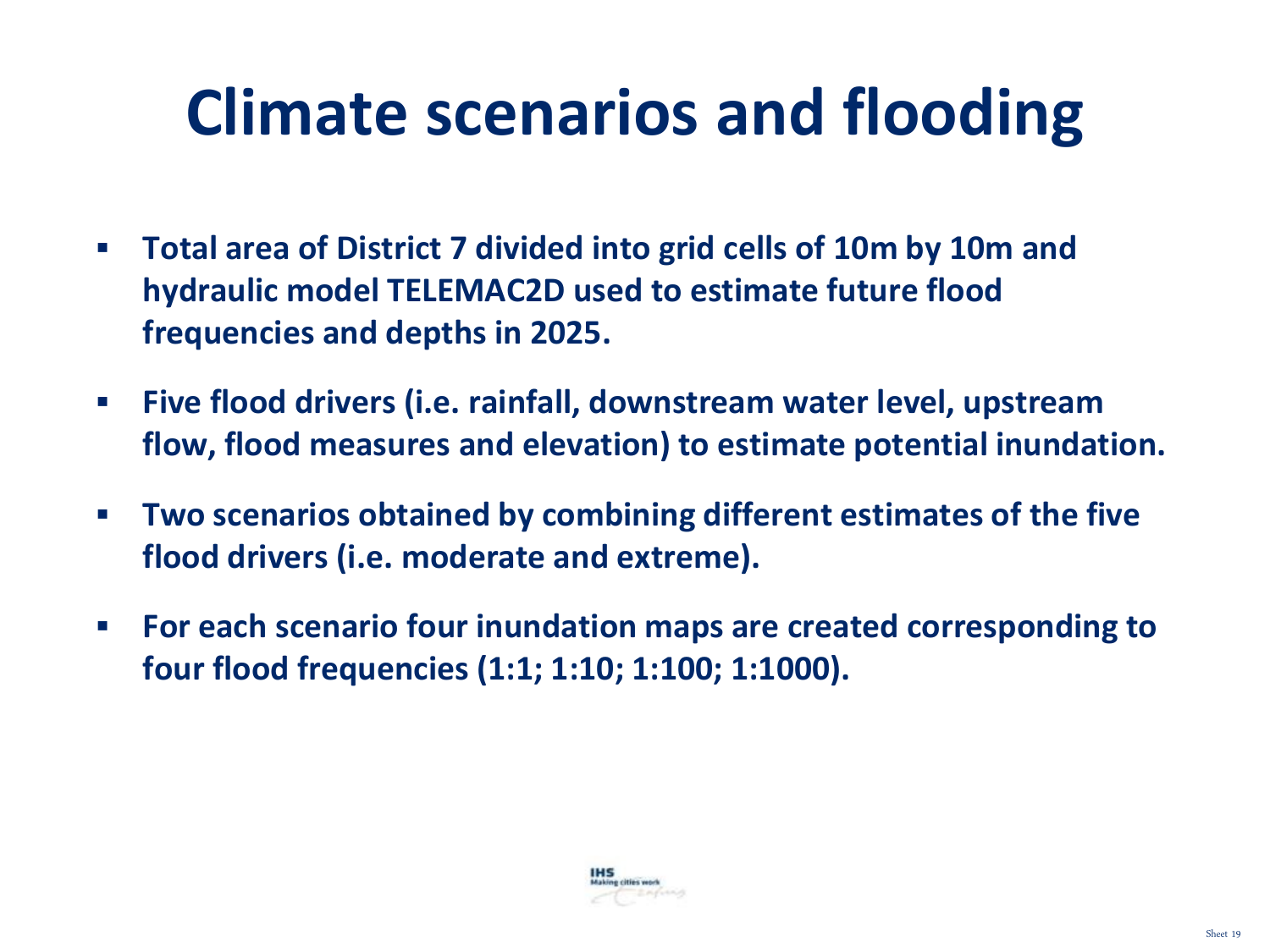## **Climate scenarios and flooding**

|                           |                                                                                                                                                  | <b>Future estimations (2025)</b> |                        |  |  |  |
|---------------------------|--------------------------------------------------------------------------------------------------------------------------------------------------|----------------------------------|------------------------|--|--|--|
| <b>Drivers</b>            | Current baseline (2015)                                                                                                                          | Moderate scenario                | Extreme scenario       |  |  |  |
| Rainfall                  | 116.5mm/3h                                                                                                                                       | $+2%$                            | +4 %                   |  |  |  |
| Downstream<br>water level | Water level at <u>Vam Kenh</u> station<br>1.52 m, 1.73 m, 1.83 m, 1.92 m<br>corresponding to 4 frequencies<br>periods (1/1, 1/10, 1/100, 1/1000) | $+10$ cm                         | $+20$ cm               |  |  |  |
| Upstream<br>flow          | <b>Day Tieng Saigon river</b><br>513m3/s<br>Phục Hoa, Tri An and Dong Nai rivers<br>4590 m3/s                                                    | No change                        | No change              |  |  |  |
| Flood<br>measures         | Implementation ongoing                                                                                                                           | Efficiency 100 %                 | Efficiency 50 %        |  |  |  |
| Elevation                 | See DOST (2012)                                                                                                                                  | Local change elevation           | Local change elevation |  |  |  |

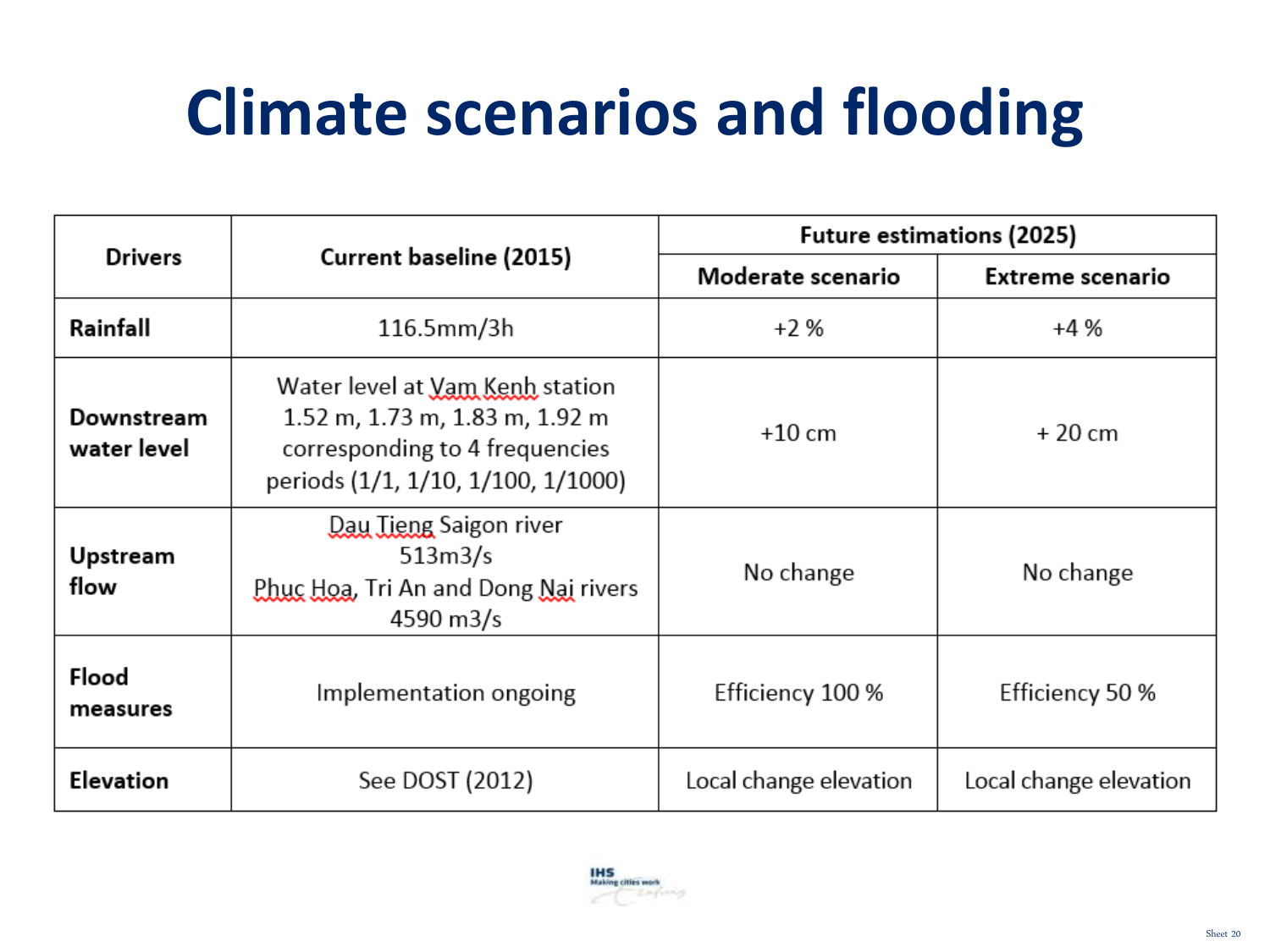#### **Climate scenarios and flooding**





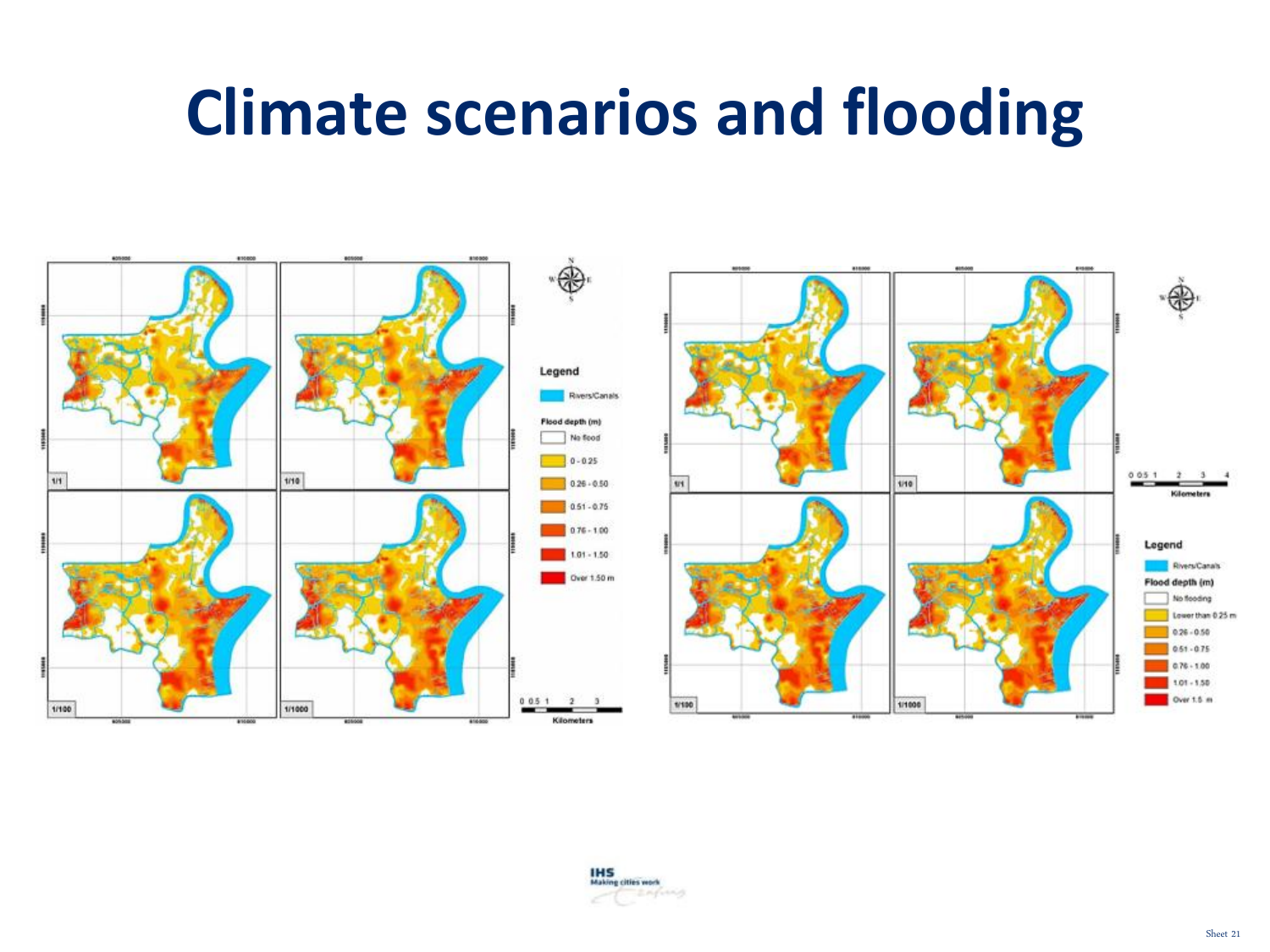**Estimation of the Value at Climate Risk at each flood frequency under both the moderate and extreme scenarios:**

$$
D = \sum_{j=1}^{n} \sum_{k=1}^{m} c_{jk} \times S_{jk} \times d_{max_j}
$$

**D = total damage (VND) at one frequency**

- **c = damage factor (%)**
- **S = inundated area (m2)**

$$
d_{\text{max}}
$$
 = maximum damage per area (VND/m<sup>2</sup>)

- **j = land use class**
- **n = number of land use classes**
- **k = inundation depth (m)**
- **m = level of inundation depth (m)**

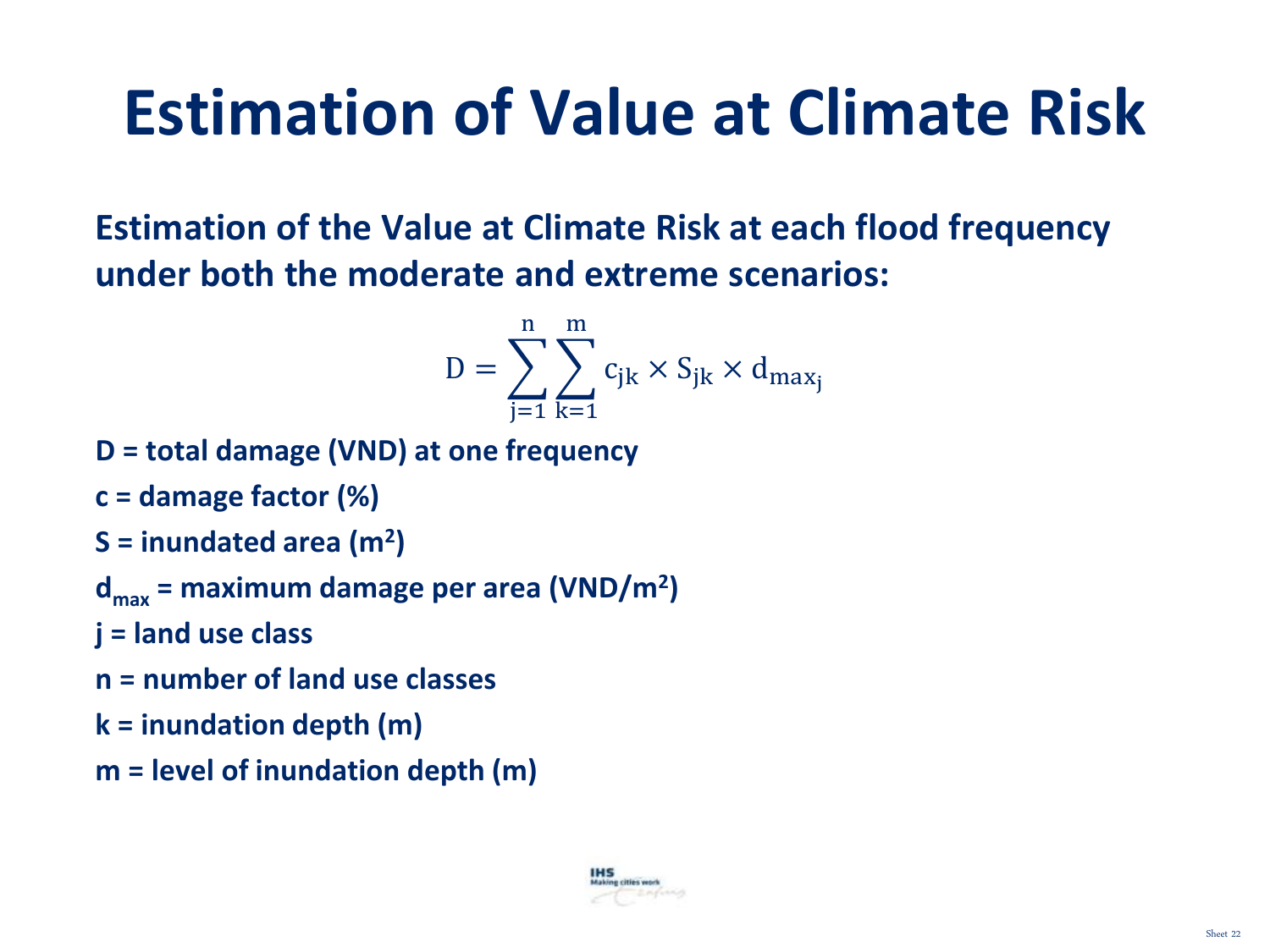

| Maximum<br>damage<br>Land use class | Damage factor c (%) per inundation depth (cm) |      |      |      |      |      |      |      |      |      |      |      |      |      |
|-------------------------------------|-----------------------------------------------|------|------|------|------|------|------|------|------|------|------|------|------|------|
|                                     | $d_{\text{max}}$<br>(VND per m <sup>2</sup> ) | 10   | 15   | 20   | 25   | 30   | 50   | 75   | 80   | 100  | 150  | 200  | 300  | 500  |
| Residential                         | 603,000                                       | 0.27 | 0.40 | 0.54 | 0.57 | 0.59 | 0.66 | 0.68 | 0.69 | 0.72 | 0.76 | 0.80 | 0.87 | 1.00 |
| Furniture                           | 126,000                                       | 0.29 | 0.43 | 0.57 | 0.60 | 0.63 | 0.69 | 0.71 | 0.72 | 0.74 | 0.78 | 0.81 | 0.88 | 1.00 |
| Small business                      | 772,000                                       | 0.05 | 0.08 | 0.11 | 0.14 | 0.17 | 0.25 | 0.35 | 0.37 | 0.43 | 0.53 | 0.58 | 0.68 | 1.00 |
| Large businesses                    | 772,000                                       | 0.03 | 0.04 | 0.05 | 0.06 | 0.07 | 0.10 | 0.14 | 0.14 | 0.16 | 0.20 | 0.22 | 0.27 | 0.35 |
| Roads                               | 8,000                                         | 0.03 | 0.05 | 0.06 | 0.08 | 0.09 | 0.15 | 0.23 | 0.24 | 0.30 | 0.40 | 0.47 | 0.62 | 1.00 |
| Public buildings                    | 556,000                                       | 0.04 | 0.06 | 0.08 | 0.10 | 0.12 | 0.20 | 0.25 | 0.26 | 0.30 | 0.45 | 0.50 | 0.60 | 0.75 |

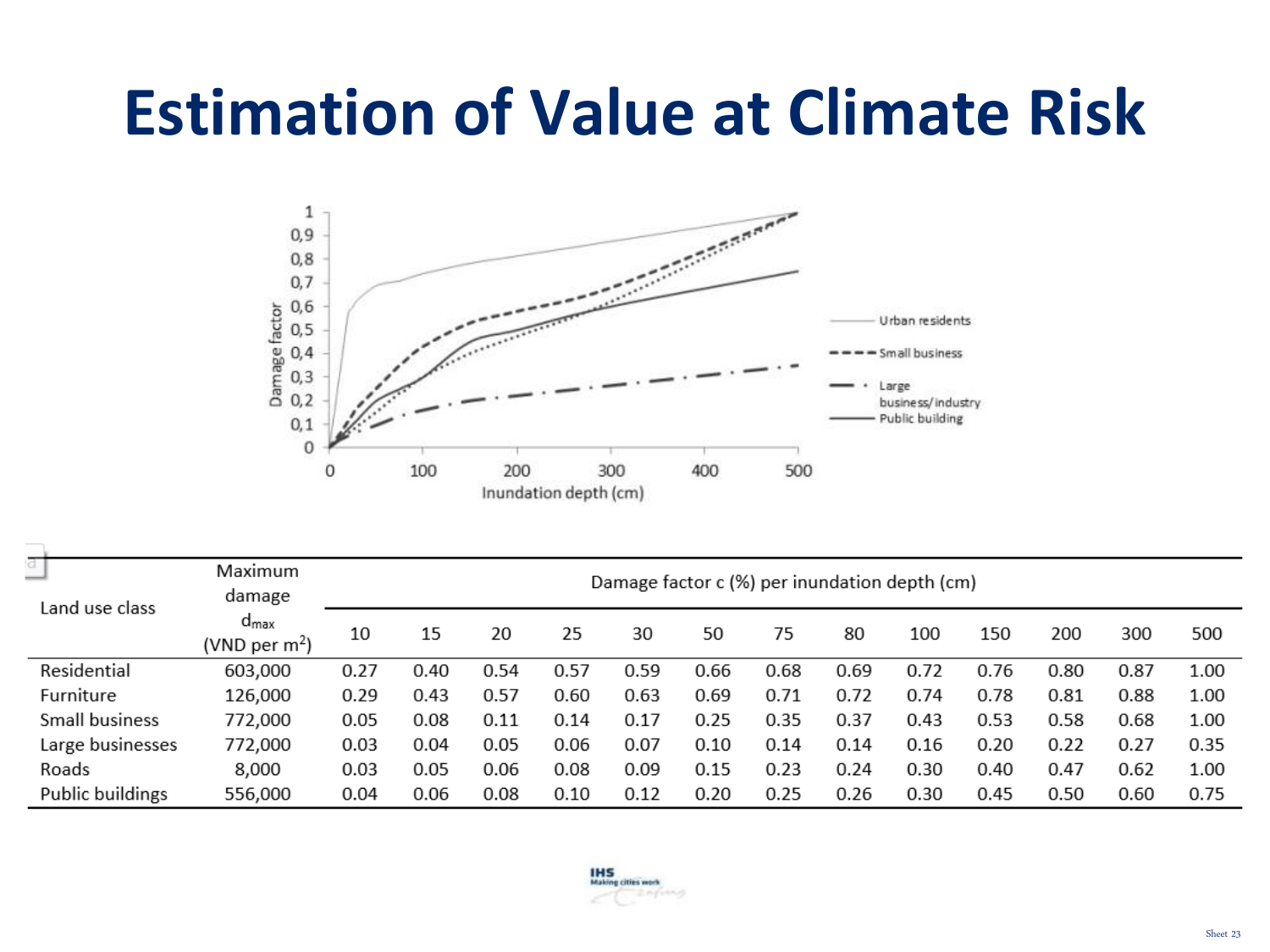| Land use class      | D (p) - million VND |           |           |           |  |  |  |
|---------------------|---------------------|-----------|-----------|-----------|--|--|--|
|                     | 1/1                 | 1/10      | 1/100     | 1/1000    |  |  |  |
| Residential         | 1,543,391           | 1,846,350 | 1,981,536 | 2,066,463 |  |  |  |
| Furniture           | 339,929             | 405,177   | 434,069   | 452,154   |  |  |  |
| <b>Businesses</b>   | 43,746              | 59,679    | 68,826    | 76,547    |  |  |  |
| Public buildings    | 2,937               | 3,915     | 4,436     | 4,818     |  |  |  |
| Roads               | 112,890             | 139,083   | 153,033   | 163,314   |  |  |  |
| <b>Total Damage</b> | 2,042,893           | 2,454,205 | 2,641,901 | 2,763,296 |  |  |  |



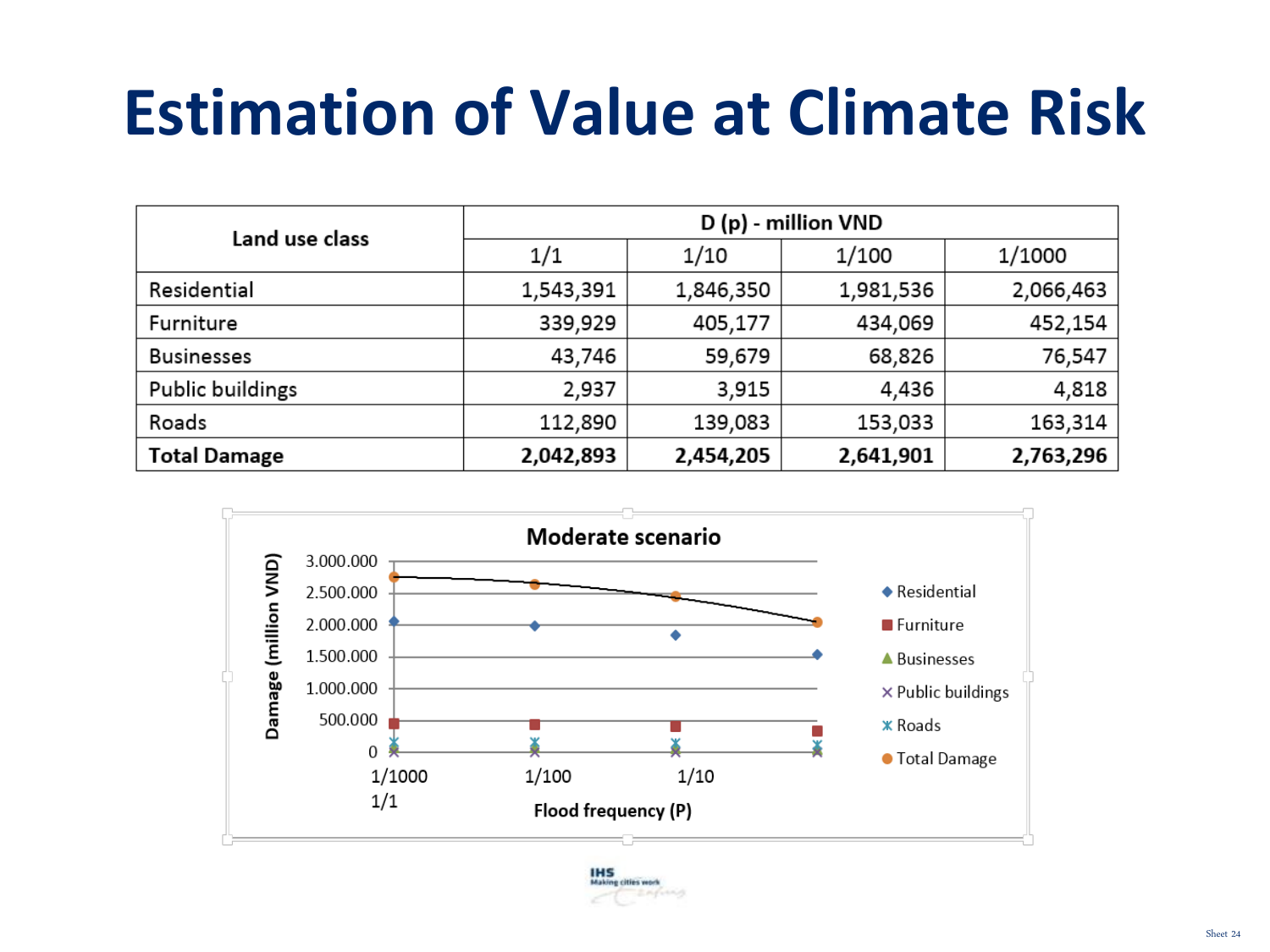| art Area<br>Land use class | D (p) - million VND |           |           |           |  |  |
|----------------------------|---------------------|-----------|-----------|-----------|--|--|
|                            | 1/1                 | 1/10      | 1/100     | 1/1000    |  |  |
| Residential                | 1,676,154           | 1,986,231 | 2,108,864 | 2,192,115 |  |  |
| Furniture                  | 368,680             | 435,081   | 461,200   | 478,947   |  |  |
| <b>Businesses</b>          | 50,835              | 69,075    | 80,294    | 88,560    |  |  |
| Public buildings           | 3,315               | 4,450     | 5,009     | 5,421     |  |  |
| Roads                      | 122,488             | 153,523   | 168,224   | 178,750   |  |  |
| <b>Total Damage</b>        | 2,221,471           | 2,648,359 | 2,823,590 | 2,943,794 |  |  |

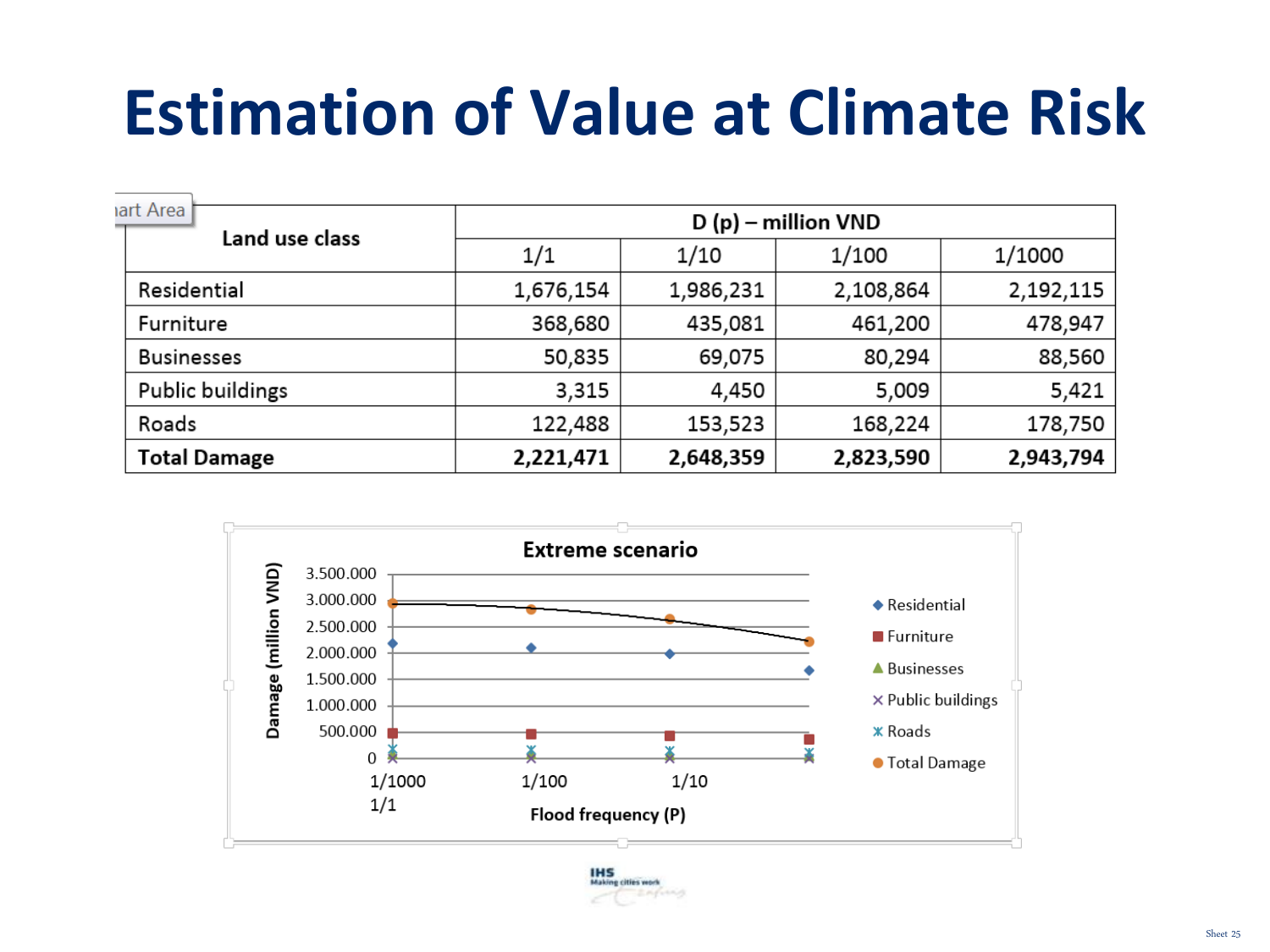**The total damage (D) calculated in VND at each frequency used to create an annual probability-damage curve which allows to calculate the Expected Annual Damage (EAD) by aggregating damage estimates for different probabilities and taking the integral under the probability-damage curve.**

$$
EAD = \int_{p_1}^{p_2} D(p) dp
$$

*D(p) = expected damage for a given probability p p1 = probability of an extreme flood event p2 = probability of a moderate flood event that causes insignificant damages*

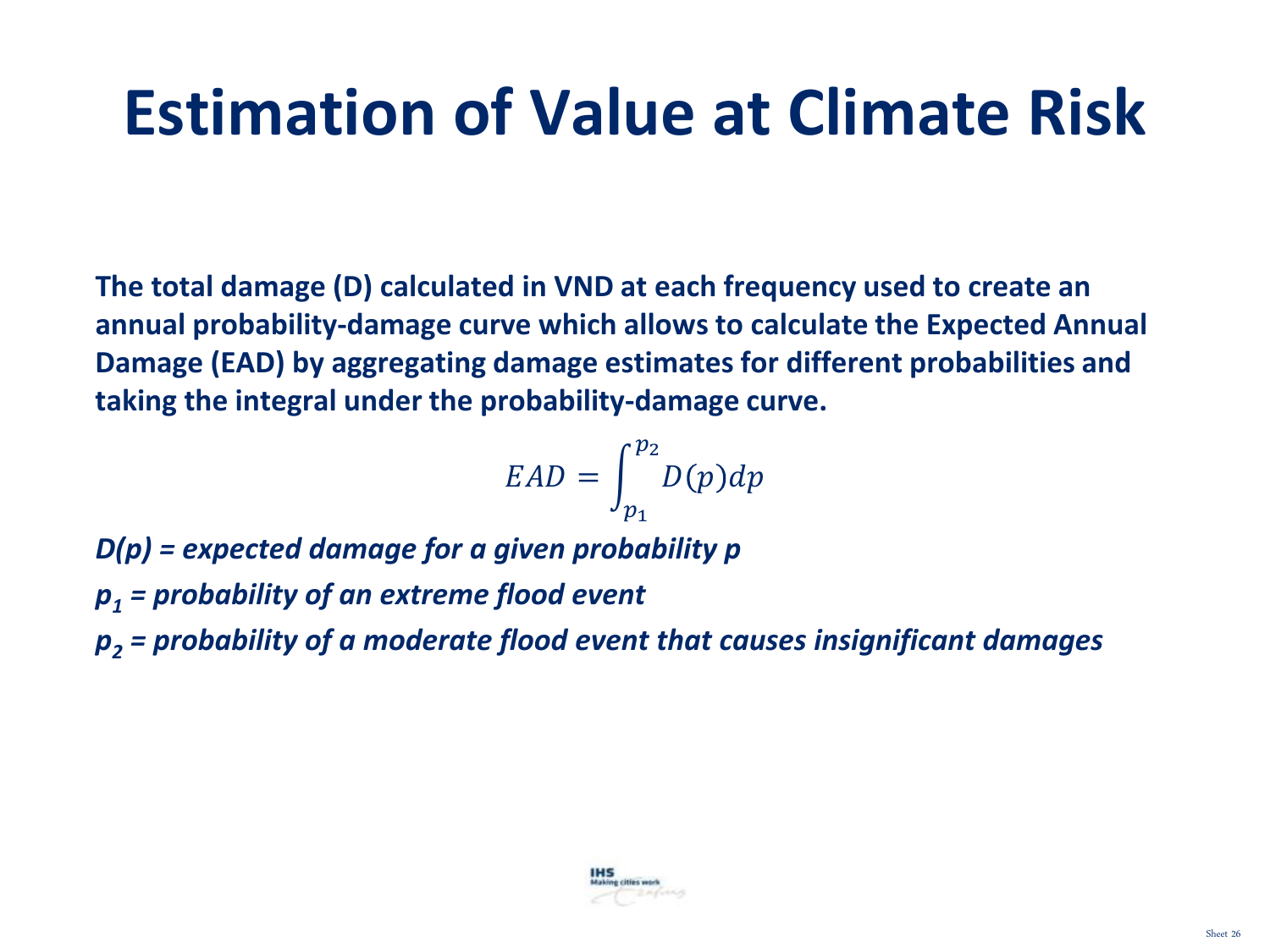Value at Climate Risk (moderate scenario): 2,144,315 million VND

Value at Climate Risk (extreme scenario): 2,322,990 million VND

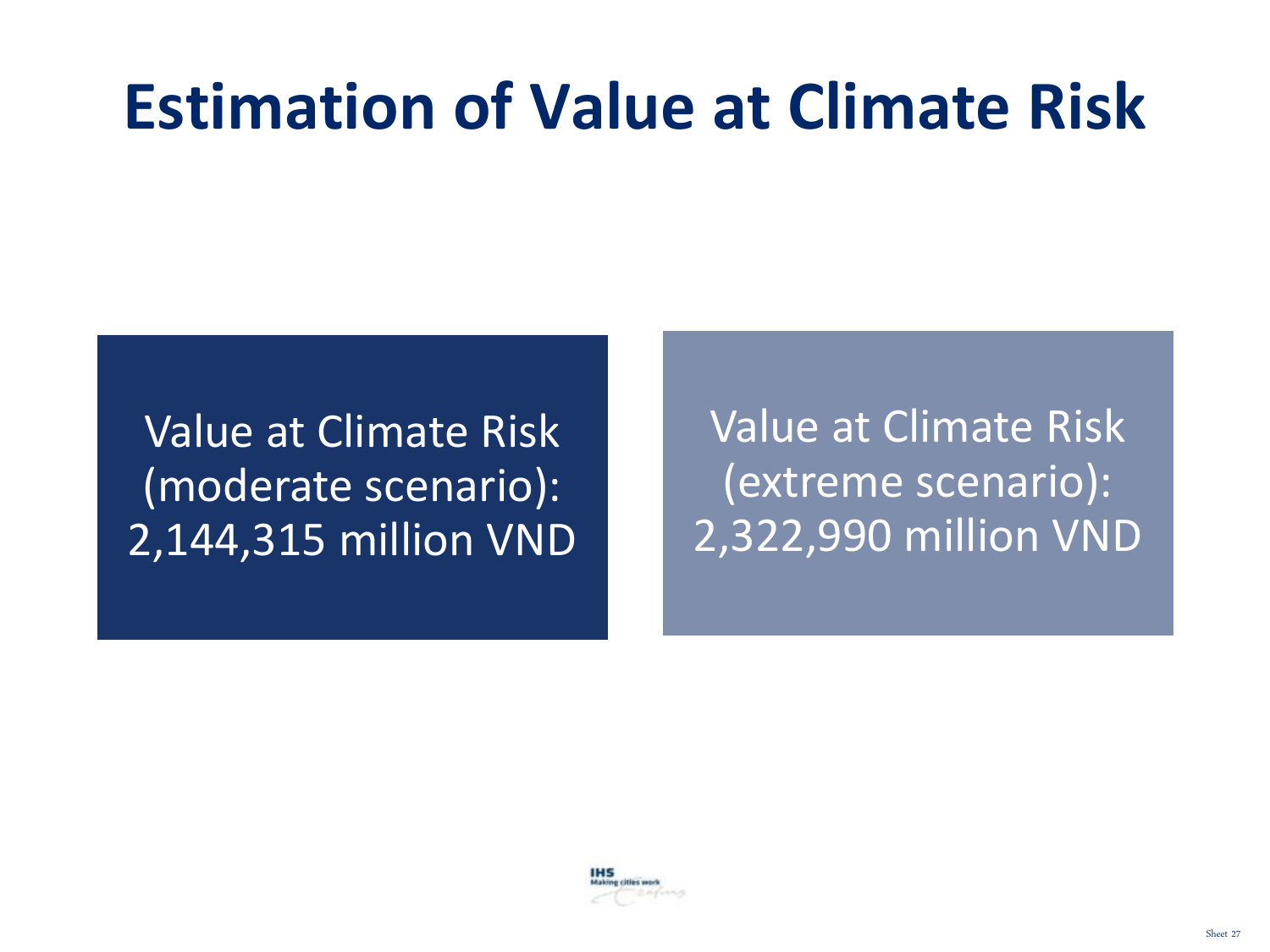## **Adaptation measures**

#### **Land elevation**

- Sub-option 1 (lower protection against flooding): H = 2.0 m a.s.l. and landfill volume = 12,194,866 m3 (based on GIS estimation)
- Sub-option 2 (higher protection against flooding):  $H = 2.2$  m a.s.l. and landfill volume = 16,473,183m3 (based on GIS estimation)

#### **Ring dike**

- Sub-option 1 (lower protection against flooding): high dike of 2.3 m a.s.l. to protect District 7 from floods by the Nha Be River on the east side and the Sai Gon River on the south-east side and low dike of 2.1 m a.s.l. for inner water bodies
- Sub-option 2 (higher protection against flooding): high dike of 2.7 m a.s.l. to protect District 7 from floods by the Nha Be River on the east side and the Sai Gon River on the south-east side and low dike of 2.5 m a.s.l. for inner water bodies

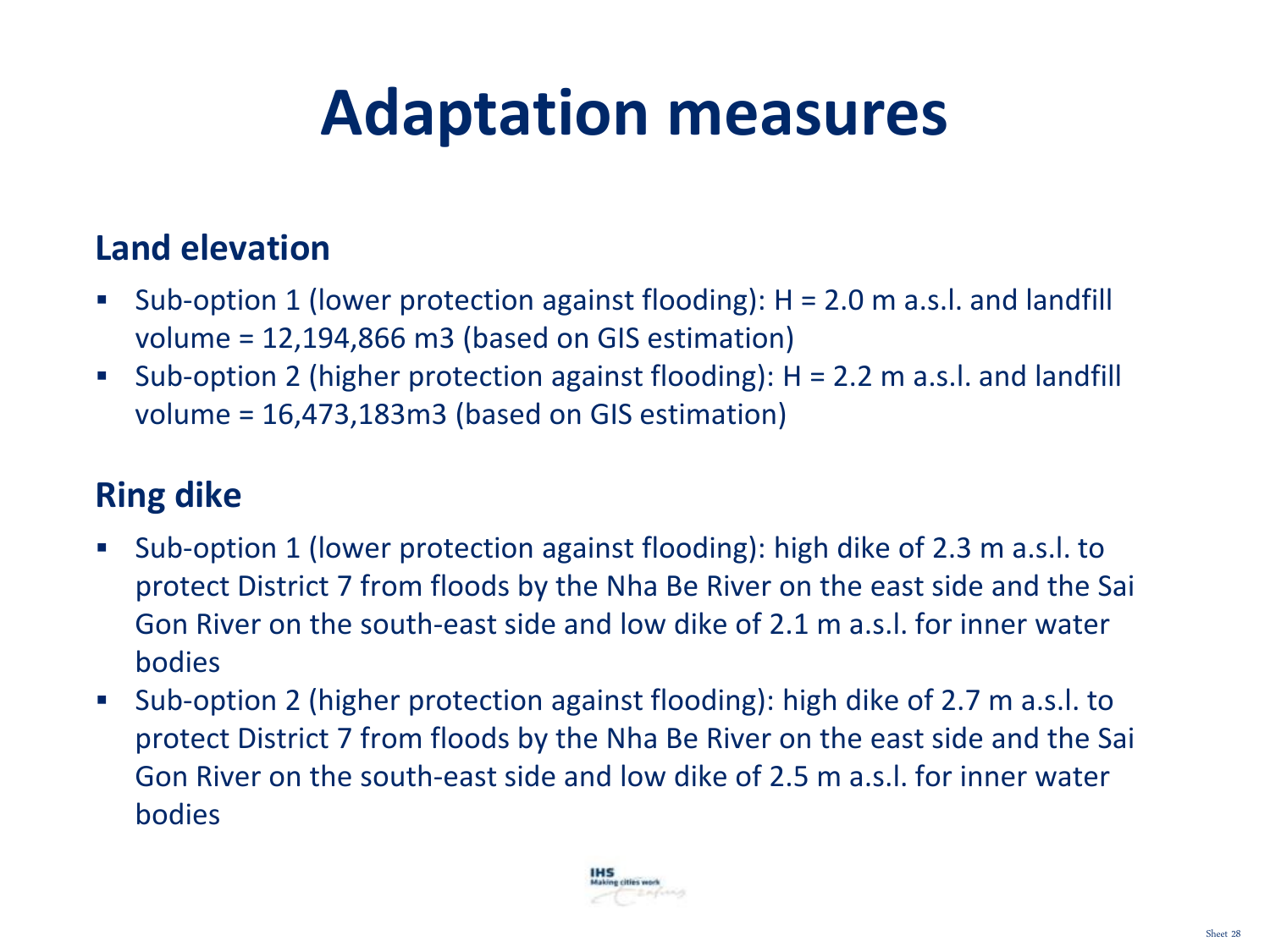#### **Adaptation measures**



| Flood depth (m) | $0.50 - 0.75$    |
|-----------------|------------------|
| No flooding     | $0.75 - 1.00$    |
| Lower than 0.25 | $1.00 - 1.50$    |
| $0.25 - 0.50$   | Higher than 1.50 |

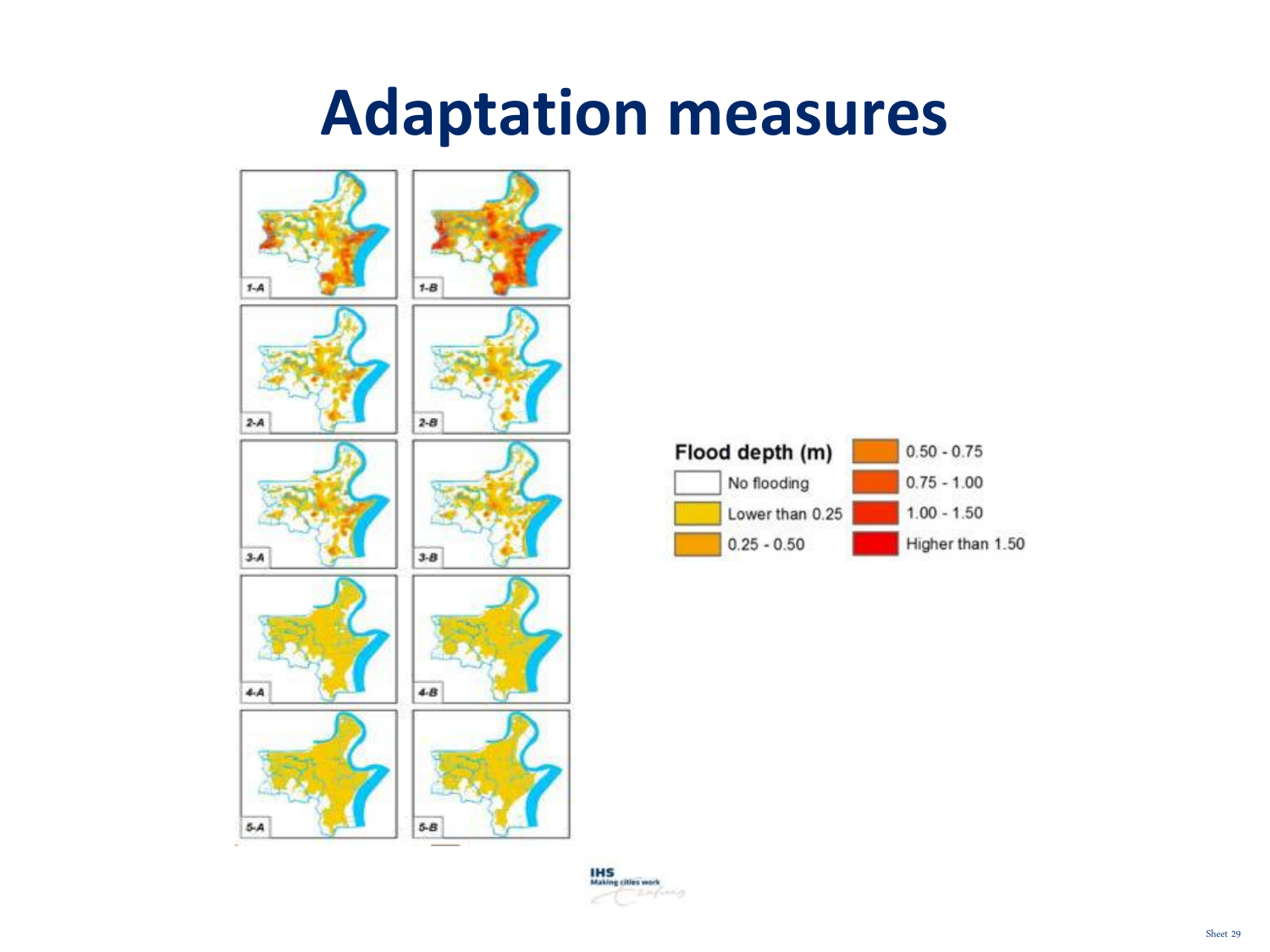#### **Adaptation measures**

| Moderate scenario            |                          |                                   |                          |  |  |  |
|------------------------------|--------------------------|-----------------------------------|--------------------------|--|--|--|
| <b>Adaptation options</b>    | <b>Flood frequencies</b> | <b>Total damage (million VND)</b> | <b>EAD (million VND)</b> |  |  |  |
|                              | 1/1                      | 1,336,338                         |                          |  |  |  |
| Land elevation               | 1/10                     | 1,297,035                         |                          |  |  |  |
| 2.2 m a.s.l.                 | 1/100                    | 1,269,524                         | 1,313,310                |  |  |  |
|                              | 1/1000                   | 1,287,904                         |                          |  |  |  |
|                              | 1/1                      | 1,393,600                         |                          |  |  |  |
| Land elevation               | 1/10                     | 1,354,657                         |                          |  |  |  |
| 2.0 m a.s.l.                 | 1/100                    | 1,326,883                         | 1,370,545                |  |  |  |
|                              | 1/1000                   | 1,307,074                         |                          |  |  |  |
|                              | 1/1                      | 1,157,319                         |                          |  |  |  |
| Ring dike                    | 1/10                     | 1,104,386                         |                          |  |  |  |
| 2.7 m a.s.l. and 2.5 m a.s.l | 1/100                    | 1,082,919                         | 1,126,694                |  |  |  |
|                              | 1/1000                   | 1,022,580                         |                          |  |  |  |
|                              | 1/1                      | 1,226,690                         |                          |  |  |  |
| Ring dike                    | 1/10                     | 1,155,955                         |                          |  |  |  |
| 2.3 m a.s.l. and 2.1 m a.s.l | 1/100                    | 1,140,086                         | 1,186,815                |  |  |  |
|                              | 1/1000                   | 1,122,111                         |                          |  |  |  |

| <b>Extreme scenario</b>                           |                          |                            |                          |  |  |  |
|---------------------------------------------------|--------------------------|----------------------------|--------------------------|--|--|--|
| <b>Adaptation options</b>                         | <b>Flood frequencies</b> | Total damage (million VND) | <b>EAD (million VND)</b> |  |  |  |
|                                                   | 1/1                      | 1,344,837                  |                          |  |  |  |
| Land elevation                                    | 1/10                     | 1,291,436                  |                          |  |  |  |
| 2.2 m a.s.l.                                      | 1/100                    | 1,340,529                  | 1,318,427                |  |  |  |
|                                                   | 1/1000                   | 1,387,907                  |                          |  |  |  |
|                                                   | 1/1                      | 1,401,186                  |                          |  |  |  |
| Land elevation                                    | 1/10                     | 1,346,770                  |                          |  |  |  |
| 2.0 m a.s.l.                                      | 1/100                    | 1,317,231                  | 1,369,451                |  |  |  |
|                                                   | 1/1000                   | 1,284,137                  |                          |  |  |  |
|                                                   | 1/1                      | 1,130,152                  |                          |  |  |  |
| Ring dike                                         | 1/10                     | 1,121,426                  |                          |  |  |  |
| $2.7 \text{ m}$ a.s.l. and $2.5 \text{ m}$ a.s.l. | 1/100                    | 1,040,651                  | 1,120,925                |  |  |  |
|                                                   | 1/1000                   | 1,043,369                  |                          |  |  |  |
|                                                   | 1/1                      | 1,192,741                  |                          |  |  |  |
| Ring dike                                         | 1/10                     | 1,150,445                  |                          |  |  |  |
| $2.3 \text{ m}$ a.s.l. and $2.1 \text{ m}$ a.s.l. | 1/100                    | 1,128,447                  | 1,168,148                |  |  |  |
|                                                   | 1/1000                   | 1,106,551                  |                          |  |  |  |

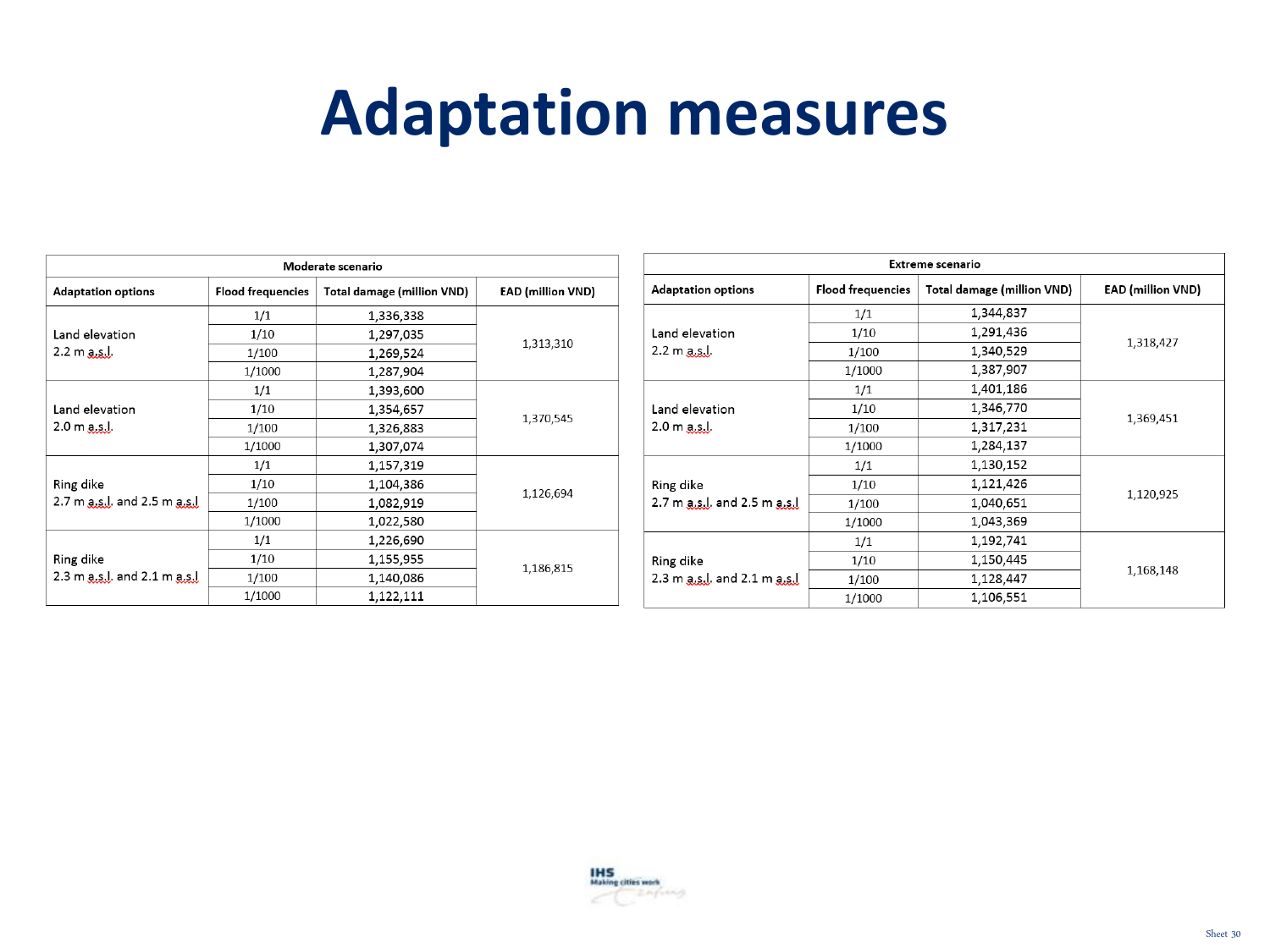#### **Adaptation cost curve**

$$
NPV = \sum_{t=1}^{T} \frac{(B_t - C_t)}{(1+r)^t}
$$

- **Adaptation measures have a life cycle of 20 years**
- **Discount rate is 5% as prescribed by the National Bank of Vietnam**

 **Land elevation and the ring dike have a construction period of 3 years (year 1 = 40% of construction costs, year 2 = 30% of construction costs, year 3 = 30% of construction costs)**

 **The value of EAD reduction is set constant during the period 2025 - 2035 at the 2025 reference value whereas in 2019 it is set at 70% of the 2025 reference value, in 2020 it is set at 75% of the 2025 reference value, in 2021 it is set at 80% of the 2025 reference value, in 2022 it is set at 85% of the 2025 reference value, in 2023 it is set at 90% of the 2025 reference value, and in 2024 it is set at 95% of the 2025 reference value**

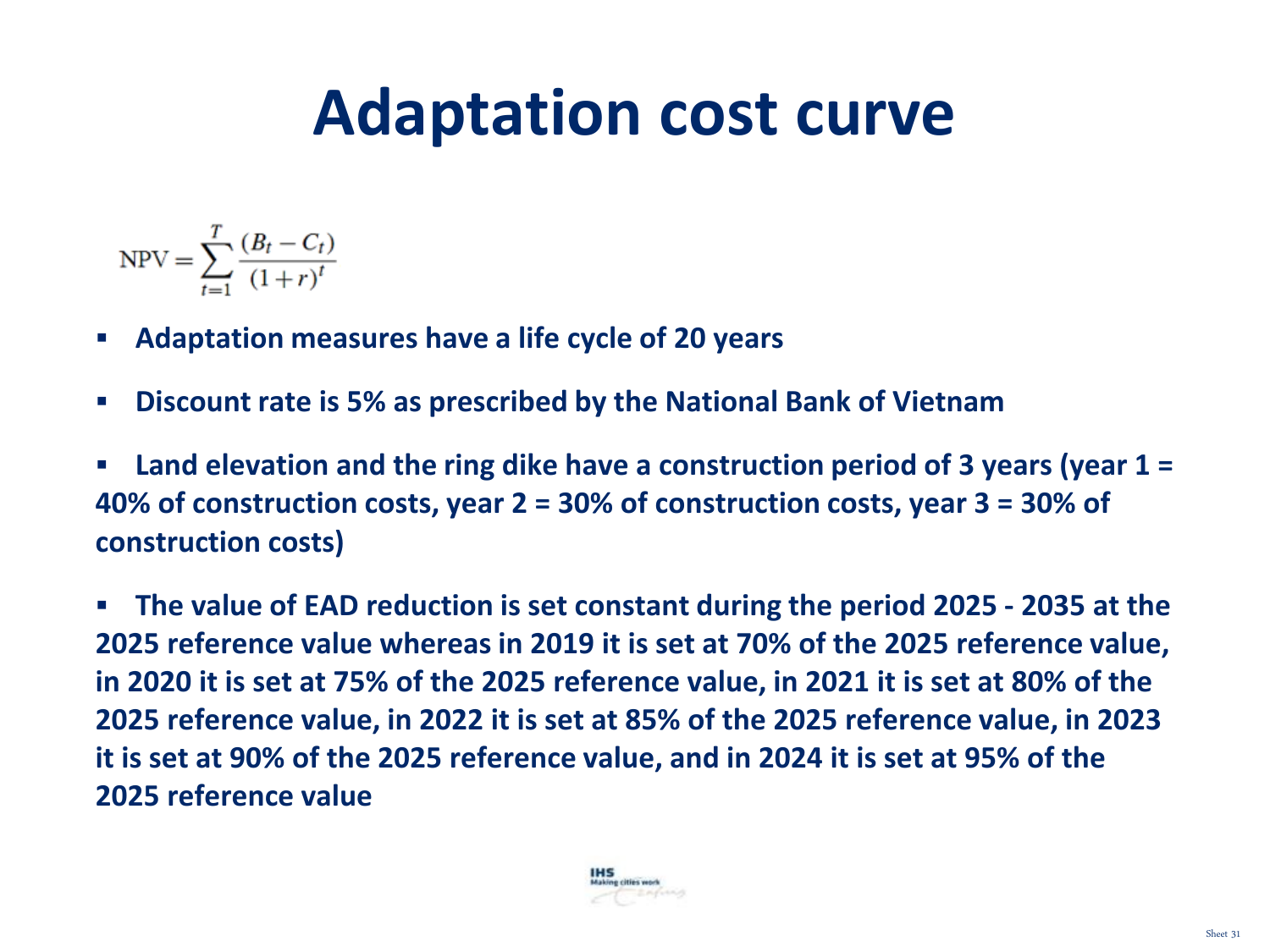#### **Adaptation cost curve**



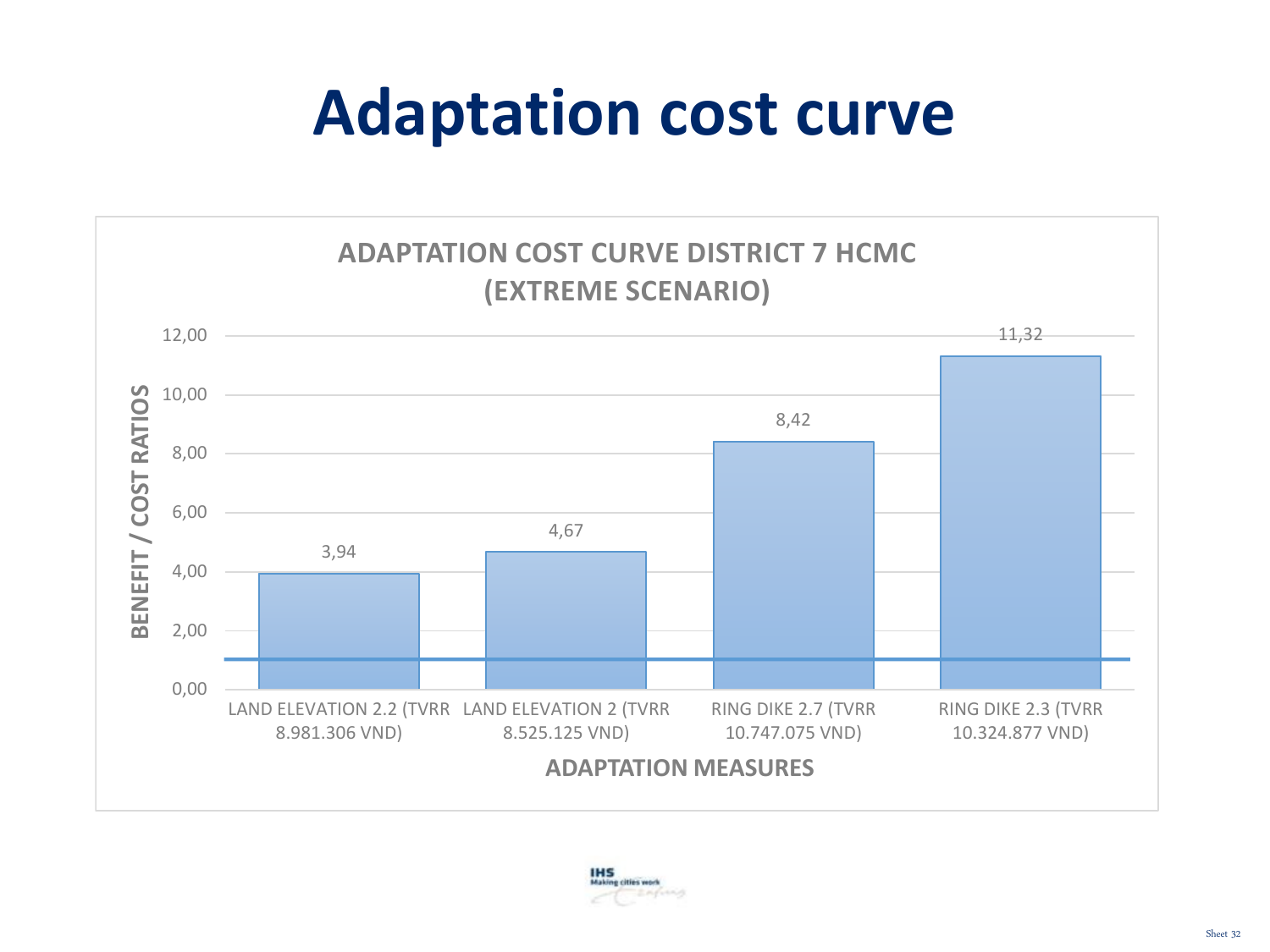## **Limitations**

- **10-year time frame**
- **Downscaling climate and flood models**
- **High degree of uncertainty in flood damage simulations both in terms of data limitations and model assumptions**
- **Underestimation of Value at Climate Risk**
- **Spillover effects**

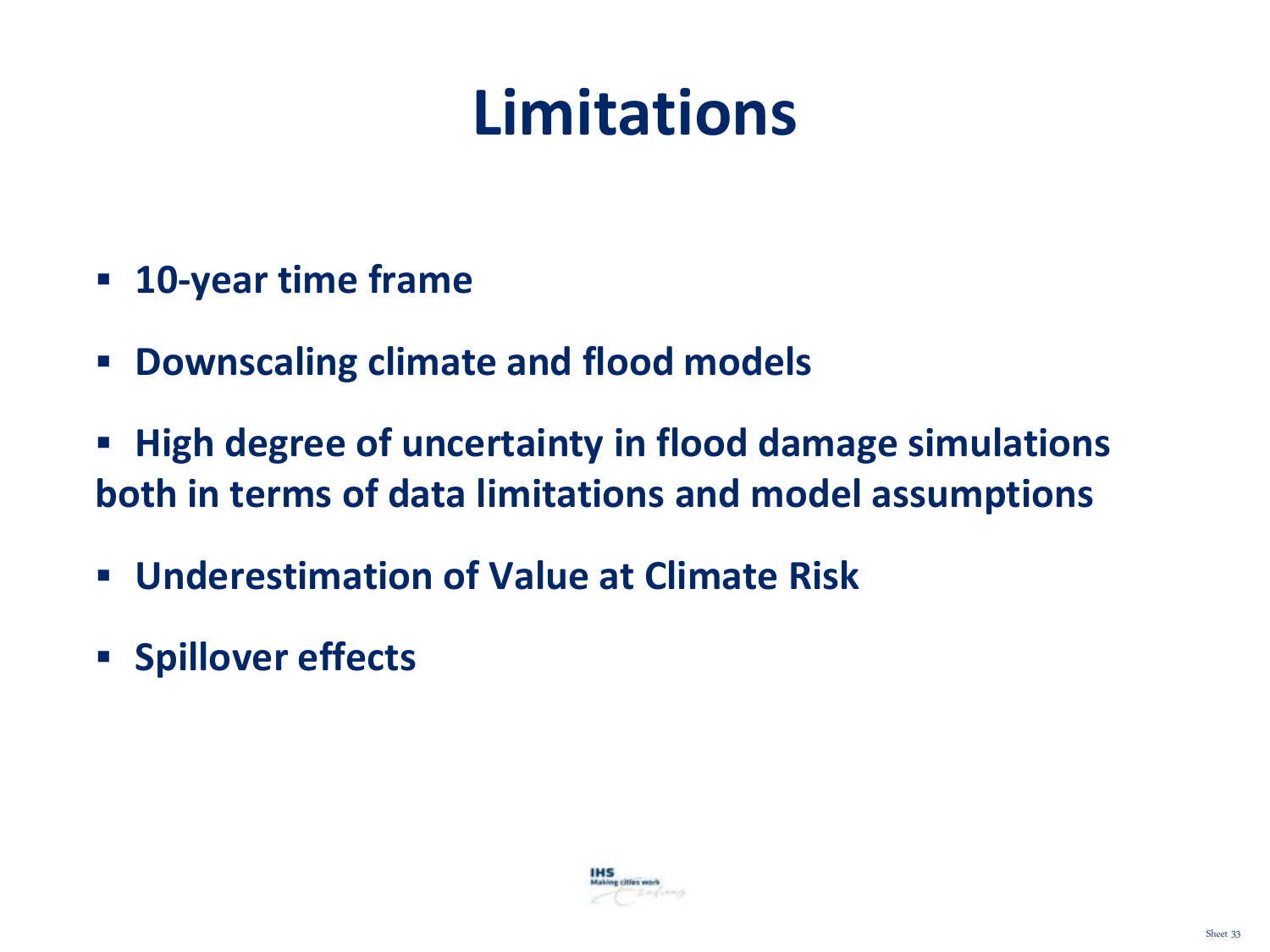**?**